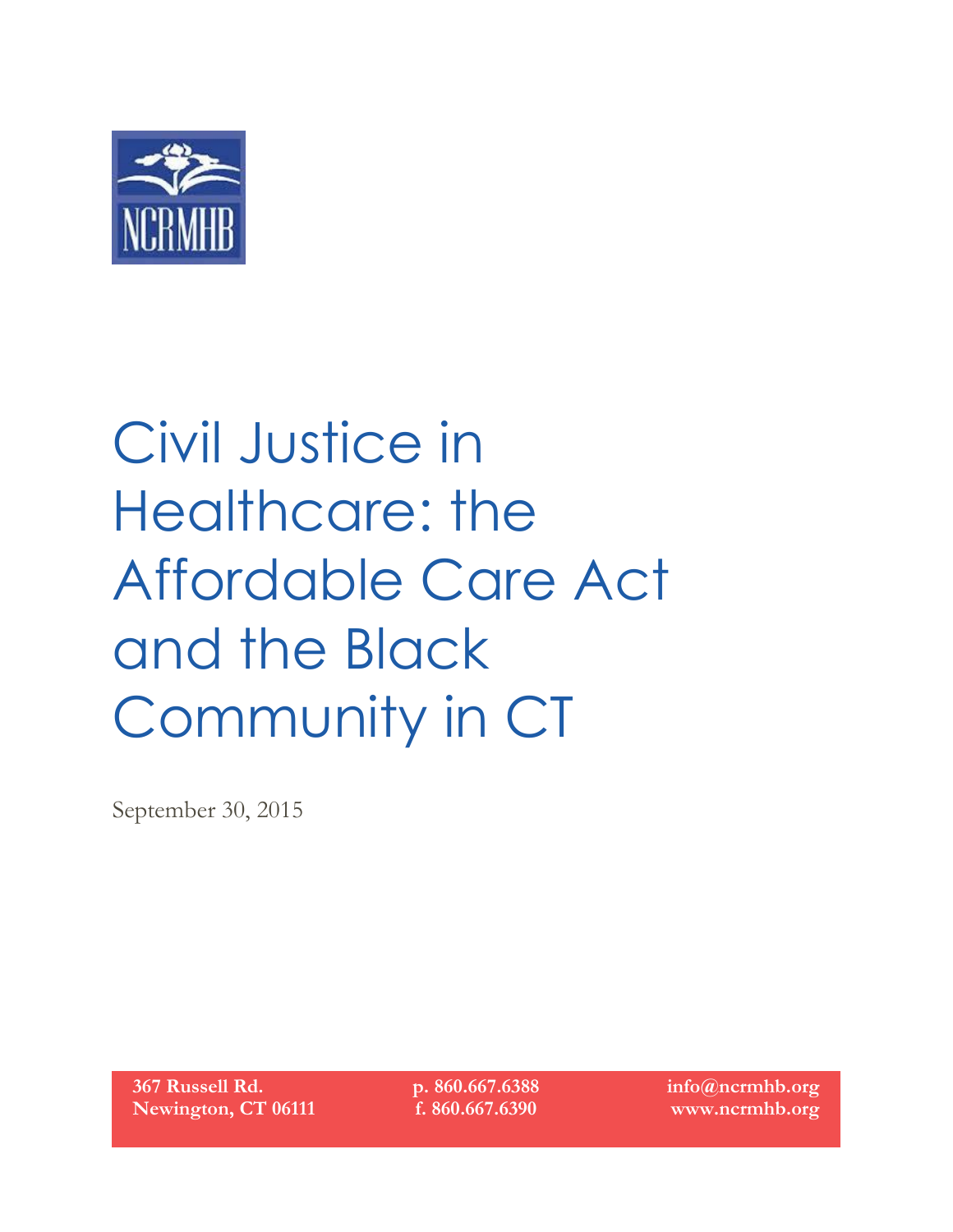# Table of Contents

| II. Community Conversations: Churches  8  |
|-------------------------------------------|
| III. Community Conversations: PRO/RCOs 22 |
|                                           |
|                                           |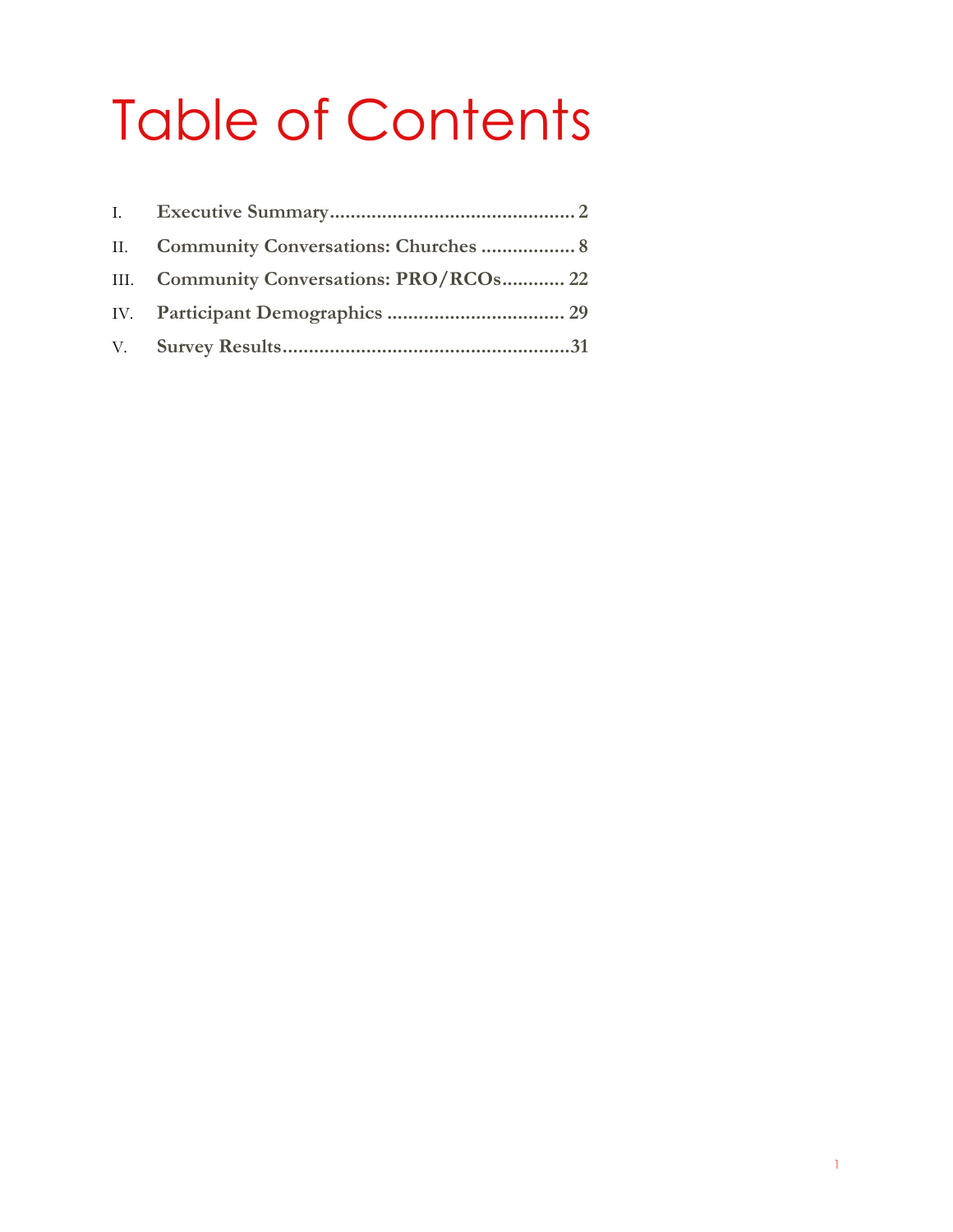### <span id="page-2-0"></span>Executive Summary

Over the summer of 2015, the North Central Regional Mental Health Board (NCRMHB) organized a series of 15 Community Conversations about the Affordable Care Act (ACA) in Black communities all over the state of Connecticut (CT). These communities included many congregations in New Britain, Hartford, Bloomfield, and Middletown, as well as peer-led recovery organizations from Bridgeport to East Hartford. Over 150 people who had lived experience with mental health or addiction issues, or who identified as Black or African American participated in the dialogues. The Community Conversations consisted of small group dialogues, involving 7-10 people, two trained Black facilitators, and a Peer Health Navigator who identified as someone with lived experience in mental health or addiction. The Conversations lasted about 3-4 hours each and had an arc that allowed people to talk about health care, health coverage, and issues of mental health and addiction. At the end of each Community Conversation, participants developed action steps to create change for themselves and for their communities.

#### **Issues of reaching the Black community and the importance of Peer Health Navigators:**

The NCRMHB embarked upon this project because research indicates that African Americans who are vulnerable to mental health issues have the tendency to underutilize mental health services. Researchers Cornelius and Hoberman noted that factors such as access to insurance coverage, affordable services, perceptions of discrimination, and ethnicity of the service providers serve as barriers to service among African Americans (Cornelius, 2000; Hoberman, 1992). The NCRMHB wanted to better understand how the ACA affected African Americans' ability to access mental health and addiction services as well as healthcare. In our research, we found that African Americans are likely to use emergency services or seek treatment from a primary care physician rather than a mental health professional. "African Americans more often sought professional help for physical health problems rather than emotional adjustment problems, death of a loved one, interpersonal difficulties, or economic difficulties" (Stone and Conley, 2004).

Even if Black people do seek help for mental health services, many stop after the first session. According to Sue and Sue (2003), 50% of African American patients terminate after the first session, while only 30% of Caucasian patients terminate after the first session. In the same study, African Americans attended an average of 4.7 sessions, while Caucasians attended almost twice as many, an average of 8.7 sessions. Why is this phenomenon occurring? Perhaps cultural and linguistic barriers play a role. The relative paucity of Black mental health service providers may also have an impact. The 2001 Surgeon General's Report indicates that the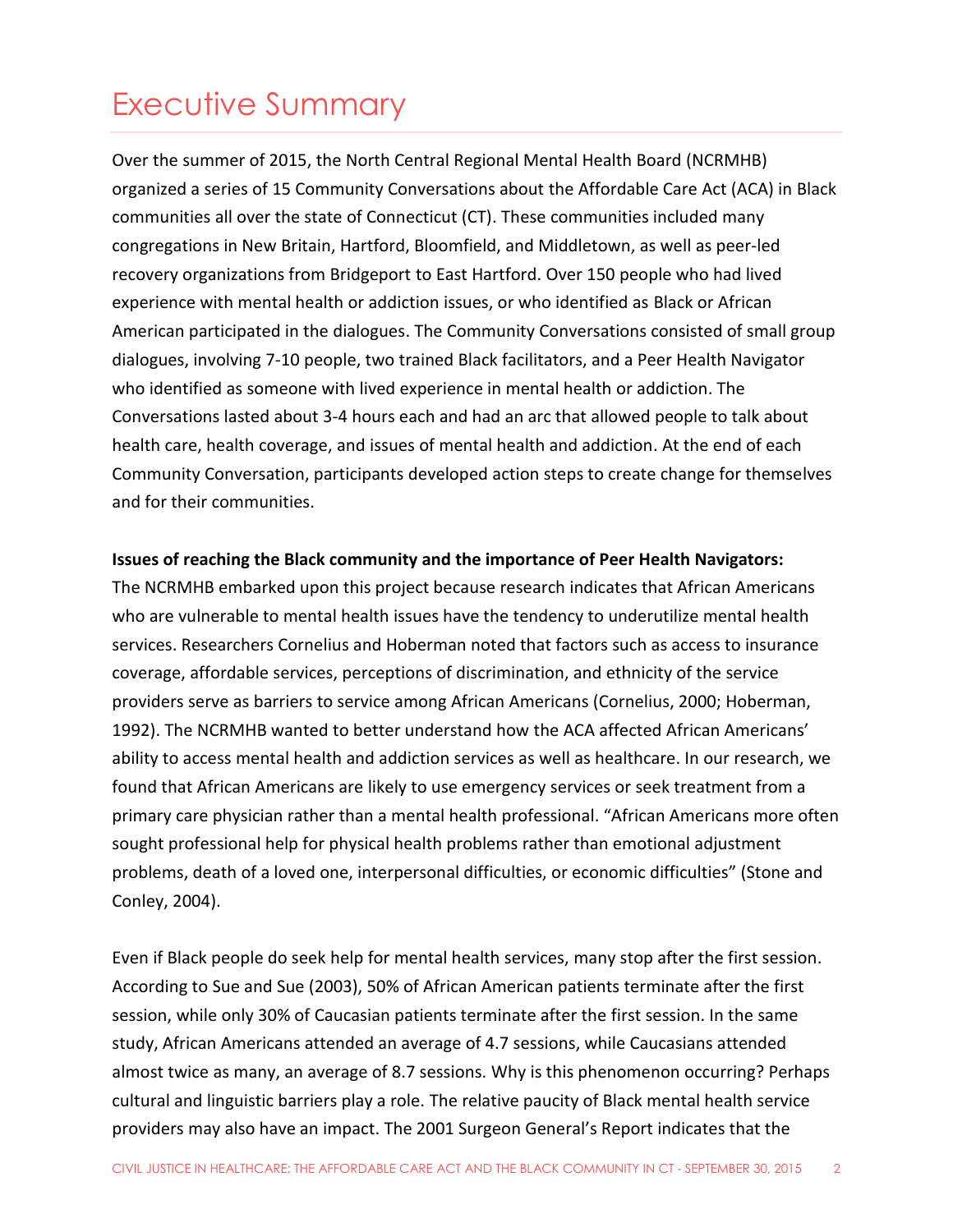percentage of African American mental health service providers is proportionally small. African American mental health professionals are psychiatrists (2%), psychologists (2%), and social workers (4%). This means that mental health professionals must do a better job at being culturally and linguistically sensitive in order to facilitate better healthcare. This is why the NCRMHB cultivated a cohort of Peer Health Navigators. These are people in recovery who are trained to be culturally competent, who are willing to share their mental health and addiction experiences, and who can offer resources in order to help the Community Conversations feel safer to Black people living with mental health issues.

#### **Themes:**

Throughout the Conversations, we heard many themes repeated about access to care as it relates to the ACA. In identifying issues with the ACA, people often confused Medicaid and the insurance from the healthcare exchange. For example, both negative and positive experiences having to do with Medicaid were often attributed to the ACA's healthcare exchange insurance. Many people who thought they had insurance under the ACA's healthcare exchange actually had Medicaid. The difference is Medicaid is a publicly funded state insurance and thus has different requirements for enrollment and offers different benefits than the ACA's private, federally subsidized insurance. While some people said the ACA was not affordable, citing high premiums or deductibles, many people felt it saved them money. One person said, "I didn't think [health insurance] was that important, then I woke up from a coma having received probably over \$100,000 worth of care!"

Some people had negative associations with the ACA and only enrolled to avoid penalties, but the overwhelming majority of participants had a positive association with the ACA. Many Black people associated the legislation with Obama, often calling it "Obamacare" because he was the Black President. However, many people expressed concern that "Obamacare" would disappear after Obama's term ended.

#### **Common issues faced:**

Participants discussed the many reasons behind health disparities. One reason is that people cannot find healthy food in poor neighborhoods. Another is people are afraid of following doctors' advice due to cultural differences.

In regards to the ACA, people discussed how access to information has been difficult for the Black community. Access Health CT needed to address issues of trust for Black people because the ACA was new and people needed to learn to accept its reliability. However, there were many stories of Access Health CT losing paperwork. Access Health CT dropped many people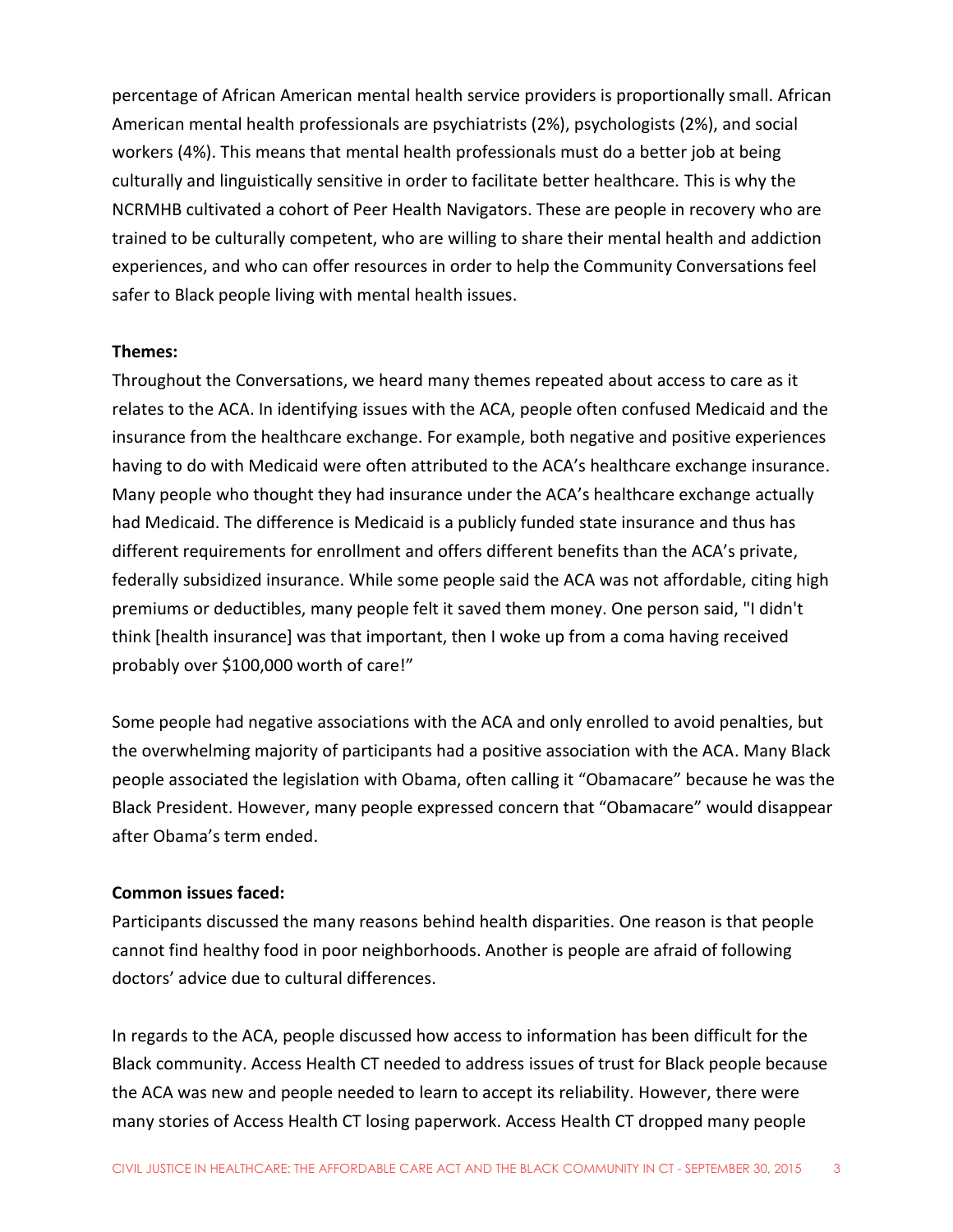from their insurance due to documentation issues. Even if they did manage to secure health insurance their relief was temporary; the cycle of redetermination felt relentless. Every six months people had to resubmit paperwork. Once they got insurance people did not understand the ACA's insurance coverage. It was unclear which doctors accepted what insurance. People did not even know the Open Enrollment dates.

People talked about how it is easier to go to the DSS office than to Access Health CT for help with insurance. Many people talked about a need for Access Health CT offices in impoverished neighborhoods, like in the North End of Hartford. This office would also need a Spanishspeaking and culturally competent staff. People were curious about the communications gap between DSS and Access Health CT. Many people wondered why paperwork got lost between the two agencies and why they do not share information.

Some participants felt that Black families tried to fix problems alone. Many Black families struggled without community support. People also talked about grappling with stereotypes of mental illness. Professionals worried about disclosure and making the workplace uncomfortable by talking about their mental health or addiction issues. For these reasons, people felt that we needed to have more Community Conversations to learn about the ACA and share resources with peers in a safe setting.

The following churches participated in our Community Conversations:

- $\bullet$  Bethesda Apostolic Church New Britain
- Cross Street AME Zion Church Middletown
- First Cathedral Church Bloomfield
- Grace Church New Britain (2 Conversations)
- Peace Missionary Baptist Church New Britain
- Phillips Metropolitan Church Hartford
- Saint James Baptist Church New Britain (2 Conversations)
- Spottswood A.M.E Zion Church New Britain (2 Conversations)
- Vision of Faith Ministry New Britain

The following Peer-Run/Recovery Community Organizations (PRO/RCOs) participated:

- Connecticut Community for Addiction Recovery (CCAR) Bridgeport
- $\bullet$  InterCommunity (IC) East Hartford
- Toivo Hartford

#### **Surveys:**

People also completed pre and post surveys to share their perspectives. These surveys covered a range of questions, covering everything from people's understanding of health insurance to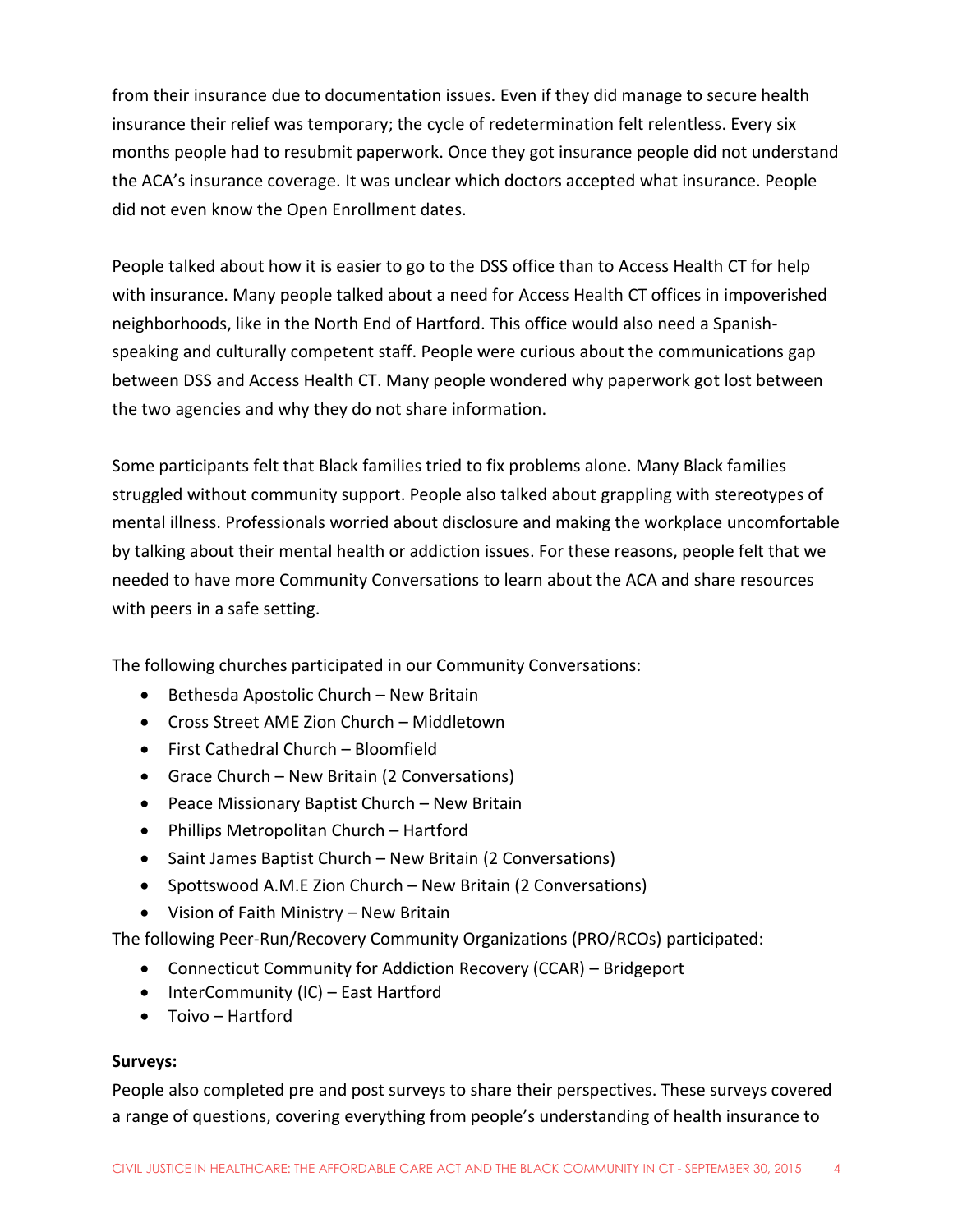mental health. The survey included questions about people's experiences of the ACA. It asked questions about their knowledge of the ACA, why they think it is important, and how they think it could be improved. The survey also asked respondents to give an overall summary of their experience with the Community Conversations, as it related to their understanding of the ACA. A total of **144 responses** were received from over 150 surveys administered at the Community Conversations.

Items on the survey were worded as positive statements or direct questions, and included the following topics:

- Knowledge of the ACA
- How mental health and addiction services can be improved
- How to move forward with resolving issues with the ACA

Community partners, strategic planning committee members, and NCRMHB staff all took part in developing the survey forms. Staff first administered the completed surveys at the Facilitators' Training, and then subsequently in each Community Conversation. The complete survey questionnaire results are included later in this document for reference.

In pre-conversation surveys, many people (42%) did not know whether the ACA solved health problems. There was a wide variance regarding people's knowledge of the ACA. Although most people thought that health insurance was very important, 55% knew nothing about the Essential Health Benefits and 58% of participants did not know whether the ACA affected them. Most participants (63%) knew nothing about the Culturally and Linguistically Appropriate Services (CLAS) standards, but many people knew they could get a free language interpreter from health providers.

People's questions about the ACA:

- How to enroll
- How to get health care after enrollment
- How it changes my out-of-pocket costs
- How it changes my ability to see the doctor that I want

Issues with the ACA:

- Enrolling & staying enrolled
- Access to healthcare

In post-conversation surveys, 83% of participants felt they increased their knowledge of the ACA and health insurance. Most (78%) continued to think that health insurance was very important. The number of respondents who did not know whether ACA could help solve health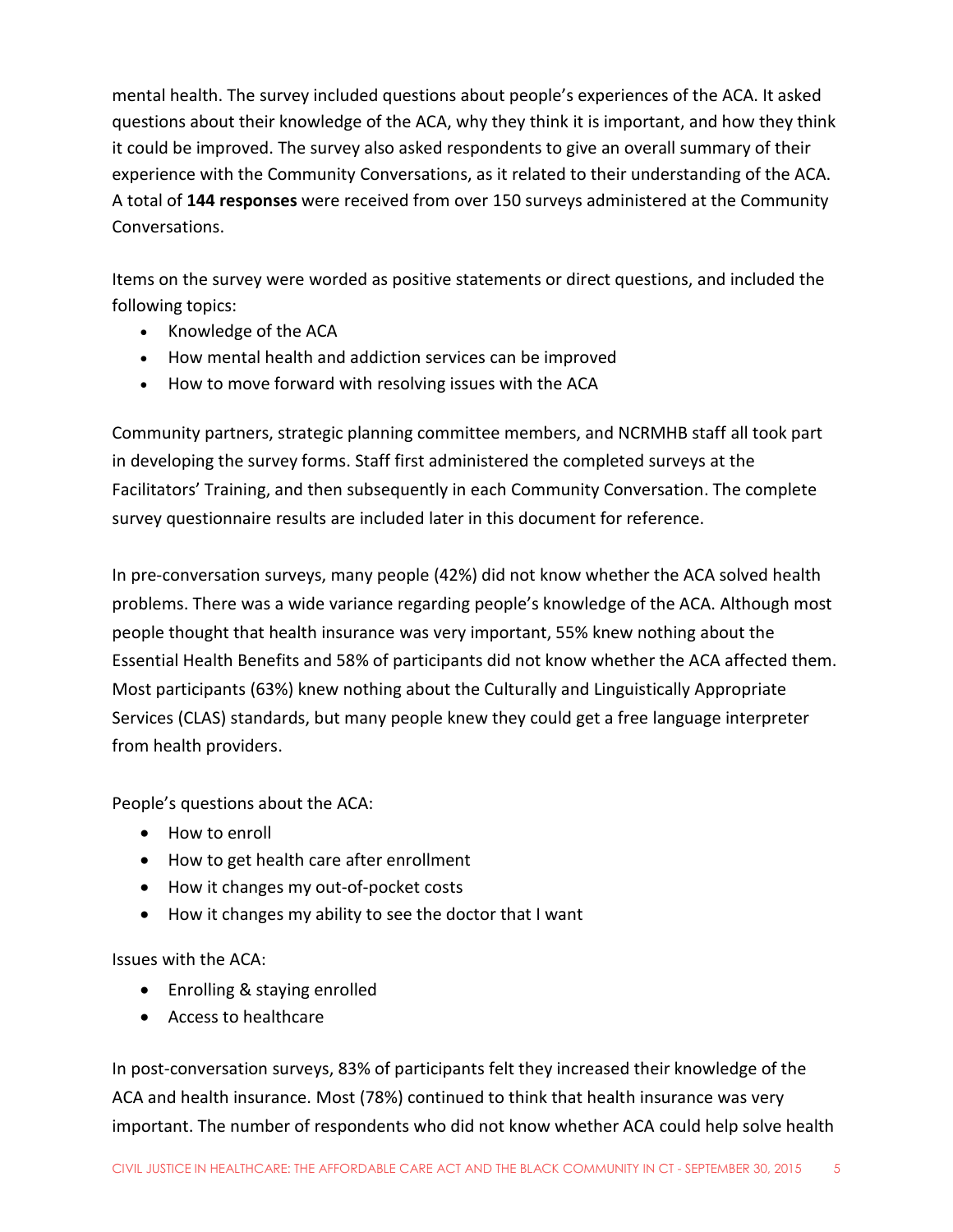problems dropped from 42% to 12%, while those who felt the ACA can help solve health problems almost doubled, increasing from 47% to 81%. Numerous participants (55%) entered the conversations not knowing whether the ACA affects them, but by the time they left, less than 1% did not know how the ACA affects them. Many (42%) noted that the ACA "saves my family money." Most participants (81%) agreed that the Community Conversations improved their ability to discuss mental health and addiction. By the end of the conversations, the percentage of people who thought that the ACA helped with mental health and addiction rose from 49% to 83%. The percentage of people who had no knowledge of CLAS standards reduced significantly, from 63% to 3%. People also increased their knowledge of Essential Health Benefits from 1% to 26% who knew a lot, and from 45% to 98% who knew at least a little.

The majority of participants (93%) agreed that the discussion guide was easy to understand and 90% thought it provided useful information about health coverage and enrollment. The guide purportedly helped people understand what to do with health insurance. There was a 63% "very good" rating on the discussion guide. One person stated they thought the guide was "very helpful" because it increased her "knowledge about ACA and dispelled myths." Another person said the guide "gave me great information to give to others." Someone said the guide "breaks down information into understandable chunks." People felt the guide also helped them "understand what I need to do about getting health care." Many enjoyed learning the benefits of the ACA and some wanted to know more. Most people said the Myths & Facts Section was their favorite part to read and discuss. Some people especially enjoyed meeting with others who shared their experiences with health care and mental illness. Others wanted more examples and easier language in the guide, but 97% agreed the guide was good.

#### **Conclusions about Community Conversations:**

The feedback about the Community Conversations was overwhelmingly positive, one person said, "This was outstanding!" Participants agreed that more Community Conversations would be helpful to people's understanding of the ACA. Over 97% of participants who knew nothing about CLAS standards learned something new. Overall, people enjoyed the conversations because they liked learning about the ACA, sharing their voice, and meeting people.

Participants had many questions. One person wondered, "How many recently enrolled people have had physical and other diagnostic tests during their first year of coverage?" Another asked, "How can individuals have a database to address questions or a Q&A about the ACA?" People wanted to learn more about the different plans and costs, as well as enrollment details and upcoming enrollment dates.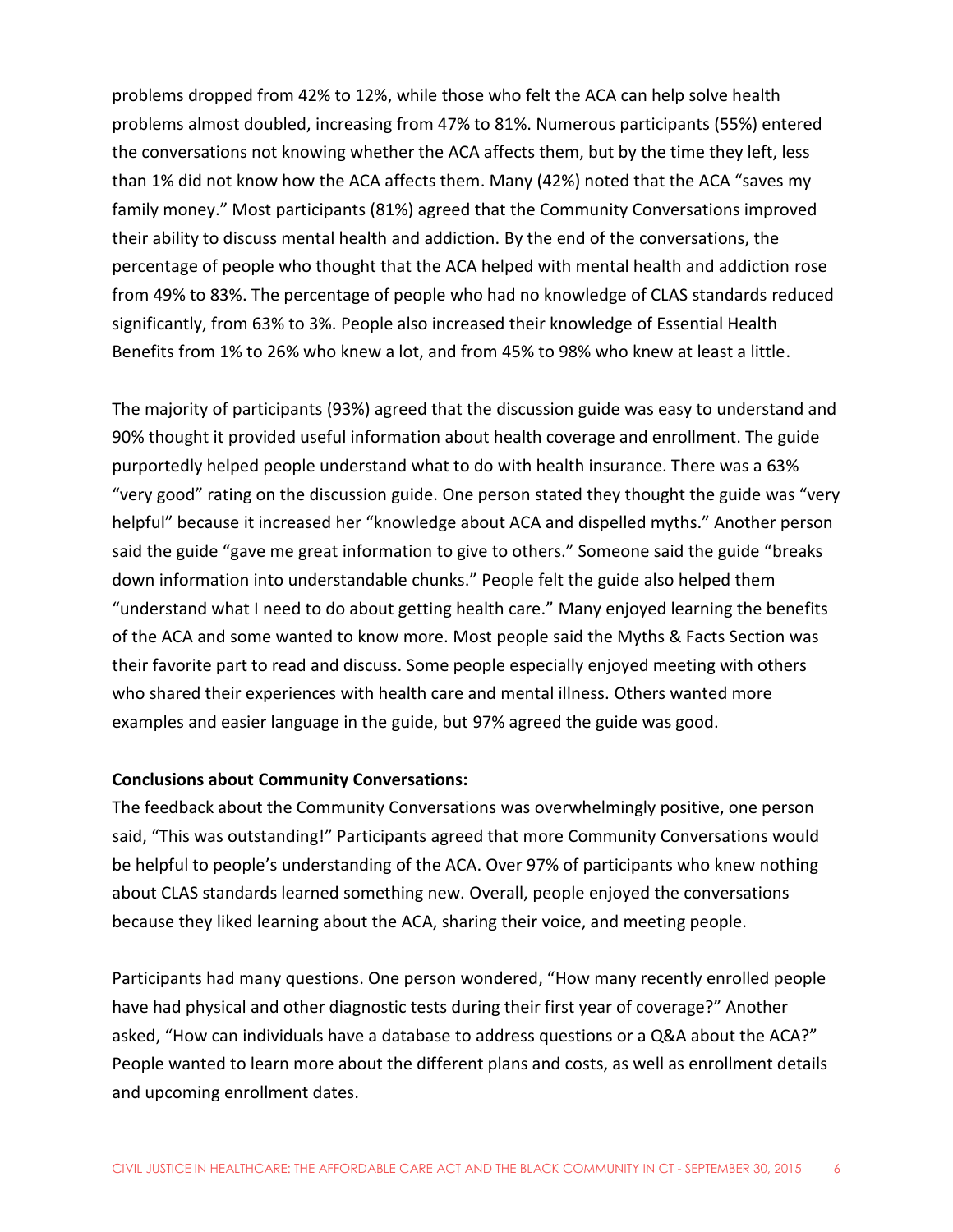Participants also had constructive criticism. Some people wanted shorter Community Conversations over the course of more sessions. However, when we conducted two shorter sessions per Conversation, we lost and gained new participants at each session. The discontinuity was disruptive. We decided to go back to one long Community Conversation for the duration of the project.

Pastors seemed to play an incredibly influential role in the lives of their congregation. However, many pastors did not feel comfortable talking about health insurance because they did not know enough about the new healthcare legislation. The Community Conversations allowed space for pastors to share their questions, to hear what people had to say, and to learn about the ACA as well as learn about mental health and addiction issues with their congregation in a safe setting. The Women's Ministry at St. James Baptist Church coined their Conversation session as "The Balm in Gilead: Jeremiah 8:22." They believed that "We as African American Christians are equipped to help each other to heal."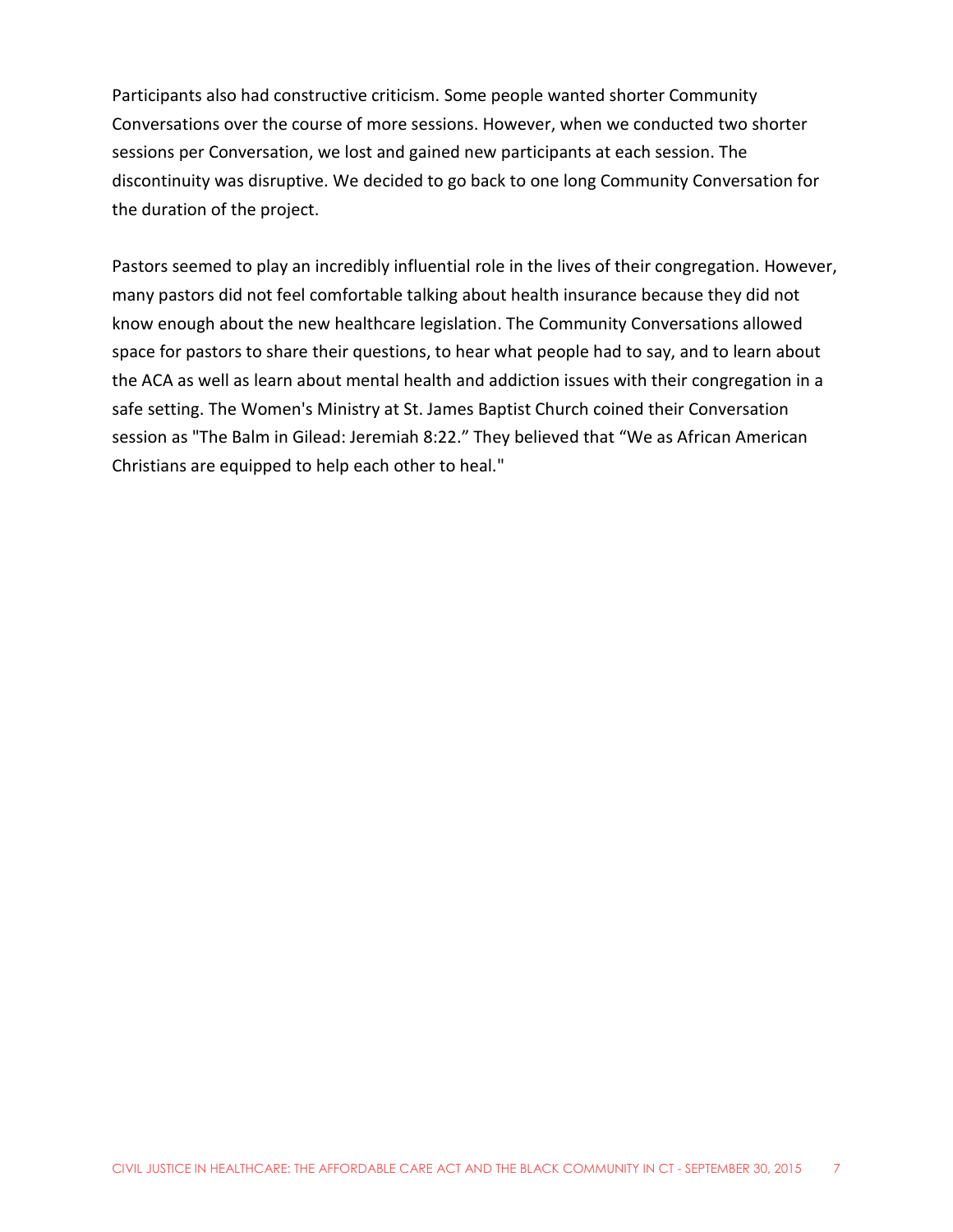### <span id="page-8-0"></span>Community Conversations: Churches

#### **Bethesda Apostolic Church (NAACP)**

The Bethesda Apostolic Church has a strong NAACP influence. At the beginning of this Community Conversation the pastor talked about the purpose of the church. The purpose is to incorporate the work of the NAACP and to aid the African American community. The church especially wants to address dementia and diabetes. Additionally, the church wanted to **help people navigate the welfare system**. The pastor asserted that this would become a movement within the church. He felt that when people are sick and do not know what to do, they are afraid and will need guidance most.

People agreed that it takes community teamwork to accomplish what is needed to be done. Hospitals are not healing; they are not doing their job. This is partly due to the economics of care. There is fear of the healthcare system in the Black community.

People talked about the "Black Lives Matter" movement. They discussed how Black men are targeted, and when Black men hurt, the whole family hurts. People also talked about **how unusual it is for the Black community to have medical insurance**. Hence, they want to learn more. The group also had a passion to help young girls and address women's needs.

A doctor in the group said she had a difficult time convincing Black men to take medications for blood pressure, because impotence could be a symptom. This idea of manhood impeded some Black men from taking steps to become healthier. To complicate the issue, some physicians who might not be **culturally competent** assume that Blacks do not care about their own health, which might affect the way they offer care to Black people.

Moreover, people cannot find healthy food in poor neighborhoods. For example, whole wheat bread is a rare commodity in some neighborhoods. People noted that prices for food go up on welfare money receipt days of the 1<sup>st</sup> & 15<sup>th</sup>. Racism and discrimination have a huge impact on health as well.

Many people agreed that we need **more Community Conversations**. They also suggested inviting more people to these educational meetings. People talked about the need for additional information through cable TV, commercials, public service announcements, tax returns, parent notices (schools), and websites. Finally, people agreed that we need more services in different languages.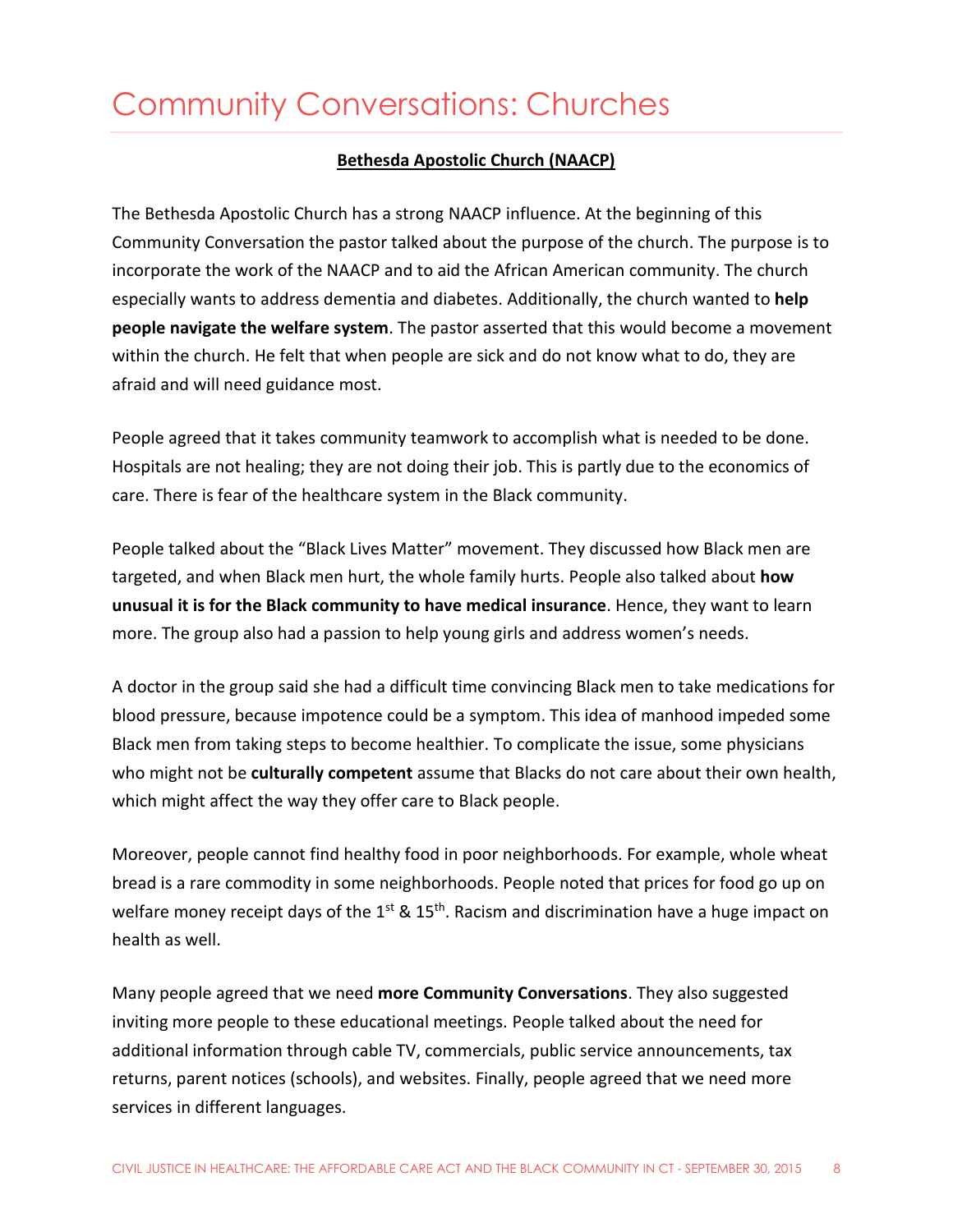#### **Cross Street AME Zion Church**

At this church, a woman talked about struggling to find help for her addiction. She felt that she kept going through a "revolving door" of services until she found help from the Reverend at the church and attended a Bible recovery class. People also stressed the importance of talking about mental health issues openly without stigma. The pastor spoke passionately about the **importance of building health ministries to break down silos between health services.** She said that many places do not know how to embrace people who are lost. She also asserted, "In church, we need to understand that everyone has a problem." Moreover, she said that many services are unconnected, that "they exist in their own bubble." Another pastor said he needed to help his people take care of the spiritual and the physical.

People's views on insurance varied. One person said, "Insurance is for everybody!" Another person signed up for insurance on the Exchange and six months later was asked to fill out redetermination forms to keep her insurance. The **cycle of redetermination forms felt relentless** to people. One woman said every 60 days they are shut off from insurance and have to complete a new redetermination form to renew. Another woman struggled to renew when Access Health CT, the state's healthcare Exchange, refused to accept her application without verbal verification from her 10-year old son. They demanded to talk to her child over the phone. This conversation left this woman feeling mistrusted and unsure about her enrollment status. People also talked about the Affordable Care Act not being affordable. In terms of enrolling, people did not know they could go online or call to get help. People said that **barriers included both transportation and lack of education**. They agreed that every church needed to talk about health.

In terms of people's concerns about the ACA, people talked about the **overwhelming number of questions for re-certification**. People wondered why they needed to fill out the entire form again if they already filled out the form once. They said sharing their personal information repeatedly was difficult. Other people talked about how phone access to Access Health CT was problematic. When people called, they were offered an **automated voice service** and they had to make choices that sometimes led them back to the beginning. This was frustrating for people.

When we discussed mental health, people talked about a fear of being judged. They said **African Americans do not feel okay talking about being depressed**. There was a lack of trust – people were prideful. They talked about needing to trust God to get through this because everyone has struggled.

There was also talk of church gossip and how it needs to be more considerate and "Christ-like." People agreed that folks "should talk, not gossip." Years ago, Black people said they **did not talk**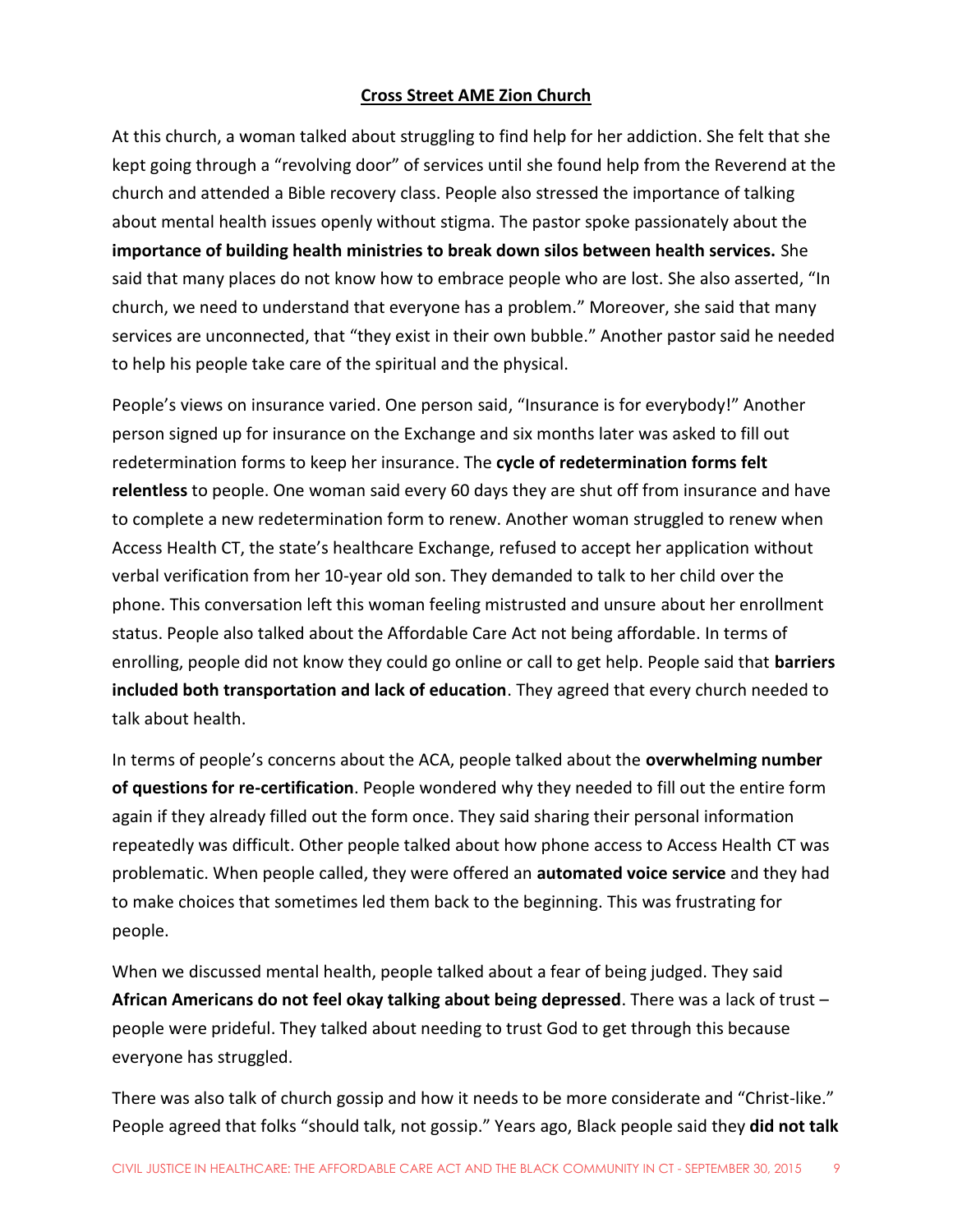**to therapists for fear that their community will gossip** about them or cast them aside. However, Black people agreed they would talk in a safe church setting. People also said they need to be educated about available services. Everyone acknowledged the need to find recovery communities and to talk about the issues. There was a lot of stigma.

This group, like many others, emphasized the **need to have more Community Conversations**. Participants appreciated the opportunity to learn and share with peers in a safe setting.

#### **First Cathedral Church**

Participants at First Cathedral Church were eager to dive into the conversations. From the beginning people shared deeply about themselves and their perspectives. People complained about missing paperwork, a flawed system, and changes in enrollment policies from year to year. People also discussed the language barriers in the application process. The group agreed it is important to meet the community where they are. Participants dreamed and talked about what it would take for free insurance for all. Our Peer Health Navigator commented that this was her favorite Conversation to be a part of simply because the community was so open and willing to tackle difficult issues together.

In regards to mental illness – people said anyone could suffer from these issues. Therefore, it is important to understand how to relate and support people. Patients should be treated as human beings. We need to eliminate stigma. Nonetheless, some people felt they were walking on eggshells with family members suffering from mental illness. Many felt uneducated as to how to assist people who were struggling. People with mental health issues felt stigmatized with family, peers and co-workers. They felt as though they put family members through stress because they struggled with their diagnosis. The feelings of denial came from the suspicion that providers diagnose immediately and are too quick to prescribe drugs. People felt they needed an advocate. One Ph.D. student articulated the importance of talking with a patient's family to understand the patient completely in order to diagnose correctly. People also discussed the importance of family members to engage with people in recovery from mental health or addiction issues.

Many aspects of the ACA stood out to participants. One was the imperative to publicly justify rate hikes. People suggested that Medicaid and ACA insurance cards should look just like private insurance cards. People also felt unable to understand how to navigate the exchange's website and complained about the long hold time with Access Health CT. Many were unable to find a policy where the premium was affordable. Some people would rather take the tax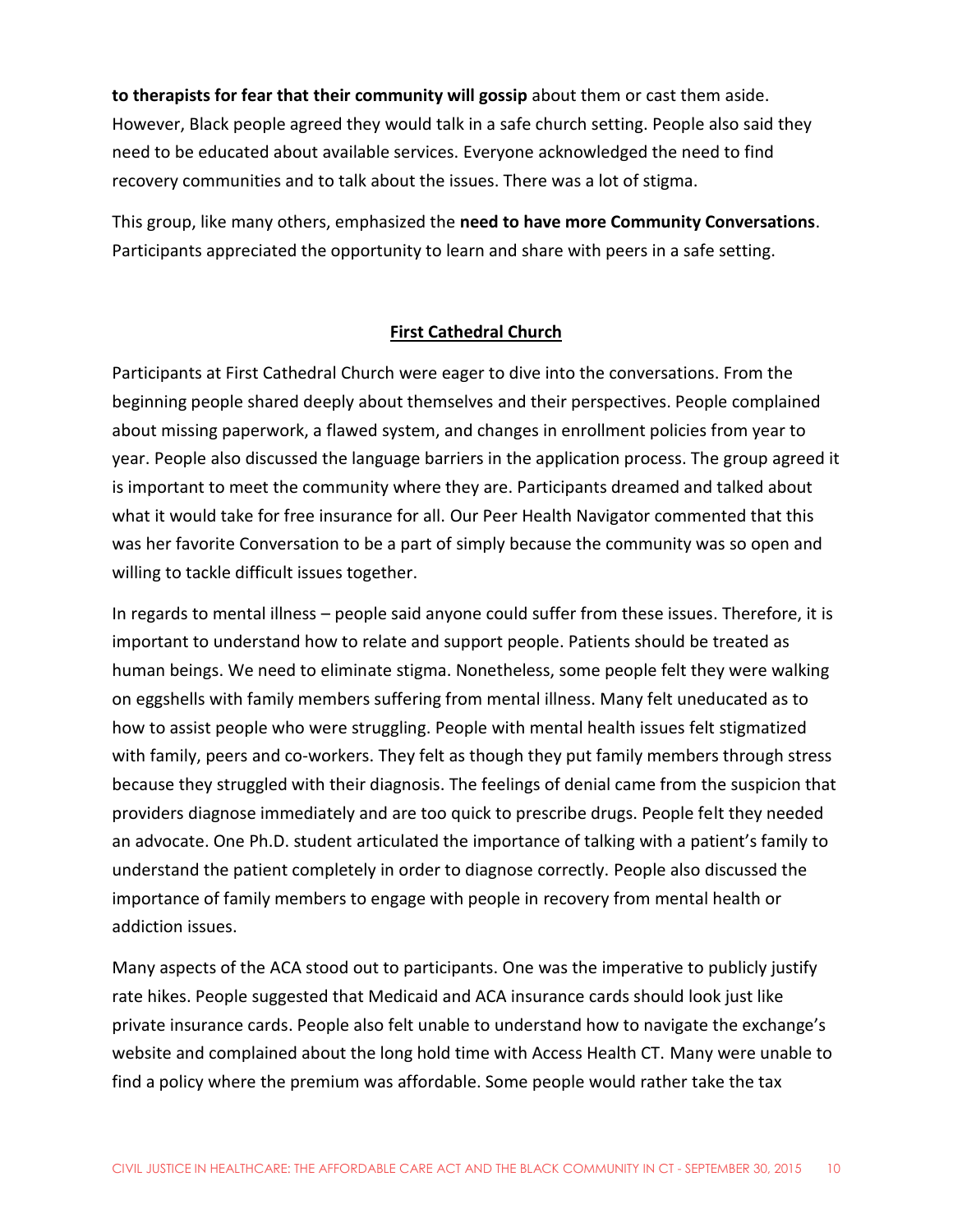penalty than pay a high monthly premium. Participants asserted, "Health insurance does not equal health care." People also discussed language barriers.

Some people talked about how Black people "don't claim that" – which is a denial about illness and an avoidance of seeking quality treatment due to pride. Medical jargon was difficult on many people, and the African American community does not trust the medical community. People also admitted that doctors are human. They said, "Be your own advocate." The faith community can help people navigate the system. People asserted that each person has the power to hire or fire their doctor. They also encouraged people to do their due diligence and ask the doctor many questions.

The penalty fee for being uninsured did not seem fair to participants. People questioned Medicaid vs. Medicare. They wanted to know what happened with a family status change. The group discussed culturally and linguistically appropriate services (CLAS) and wondered, "How do we educate people about ACA to make an educated decision?" Everyone agreed that people have to be prepared. Insurance is supposed to protect us. People also asserted, "We don't have to know everything; it's okay to say, 'I don't know.'"

To talk about mental health, people felt they needed more opportunities to talk about their challenges. People wanted to humble themselves, to get family support, to remove the stigma, and to get more education. Some people talked about the need for more conversations and being around positive people. People felt that love for others helps, as does understanding behaviors. Meeting a person where they are and establishing trust are also positive. Negative feelings such as guilt, hurt, shame, anger, and embarrassment stopped people from talking about their mental health and addiction issues. Fear and not knowing what to say or lack of understanding also prevented people from talking. One woman said she just wanted to be viewed as normal.

In terms of Essential Health Benefits, people felt that emergency services were most important to them. One participant felt these services were important to be covered, "just in case we need it." Other Essential Health Benefits worth noting include coverage of hospitalization, rehabilitation services and devices, prescription drugs, and preventive services. People also appreciated the fact that mental health was covered; one person was interested in learning more about eating disorders. Others wondered whether everyone with mental health issues was covered under the Essential Health Benefits.

People agreed that having a primary care physician (PCP) was important. They felt that PCPs knew their history, worked on preventative care, and helped them avoid the Emergency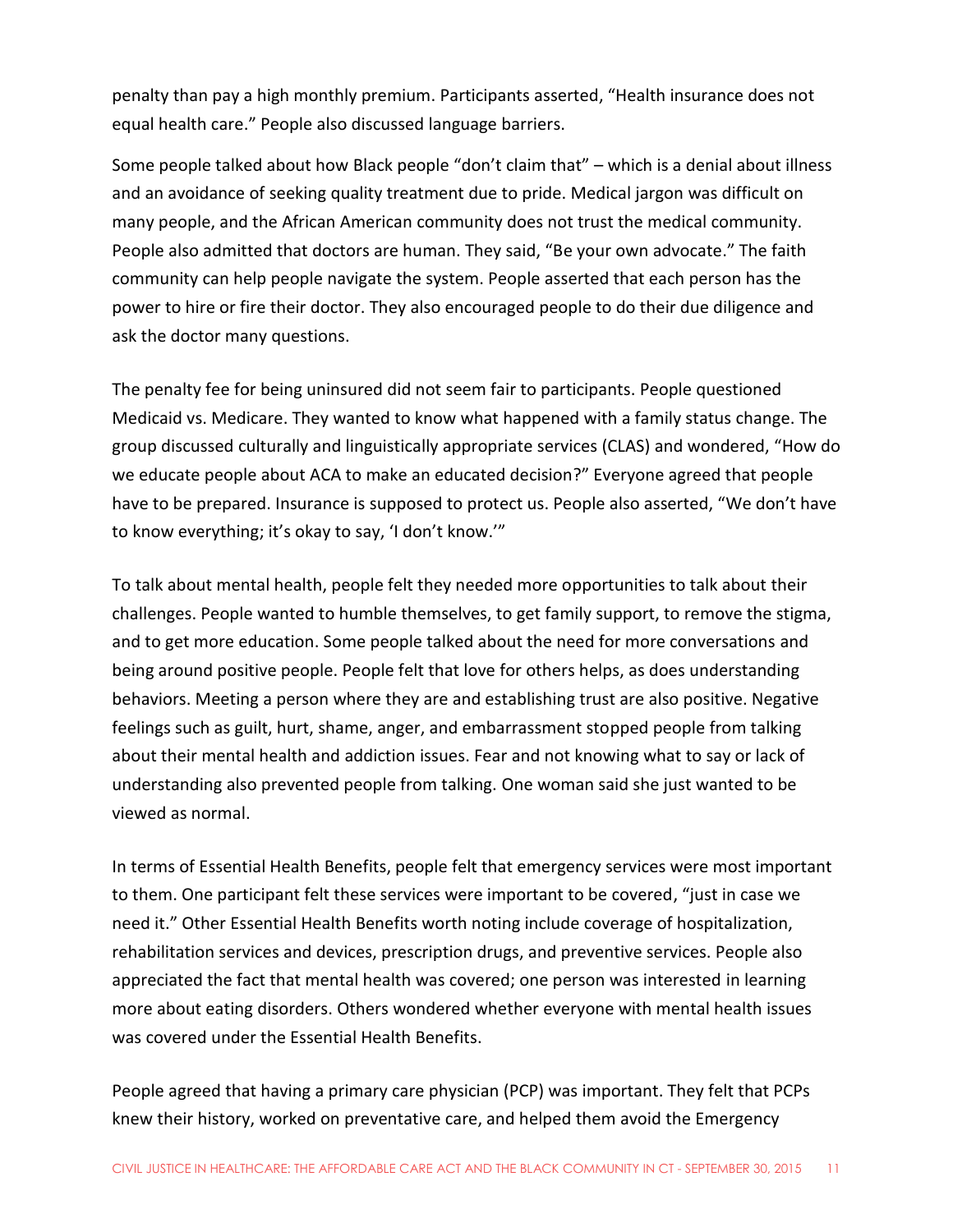Department. Additionally, people liked that PCPs knew them personally. People also wanted to talk about co-payments and acknowledged that supplemental income is not enough to pay medical bills.

To educate people so they better understand the ACA, people said hold more community forums. They also said, "Don't assume! Ask." Participants agreed that it was important to educate yourself first. Do not force it on anyone. To continue educating people, the group suggested having sessions like this. People also talked about referring others to an agent. Many people thought it was important to share personal experiences and invite others to a training about the ACA.

To do a better job of reaching people, the group said we needed to work with Access Health CT. Other organizations to involve are the welfare office, the Social Security Administration, and the Department of Mental Health and Addiction Services (DMHAS). Local mental health agencies to involve include Chrysalis Center, Connecticut Mental Health Association (CMHA), Community Health Association (CHA), the Urban League, the Veterans' Administration, shelters, food banks, and the Central Access Network (CAN).

In terms of improvements, people felt that there should be education for service workers dealing with mental illness. People also wanted better emergency rooms to handle mental health cases, and better follow-up for medical staff. At First Cathedral, there was training from a doctoral student to help those with mental health issues. People talked about alternatives to calling police for mental health crises. Everyone agreed that healthcare needed to have more people of color working in the field. There should also be a spiritual doctor for people, as well as specialized case management. More people with mental illness working in the field might help too. People talked about recovery specialists and provision for sensitivity training. Educating church members was also important to people. Finally, people talked about early detection of mental health issues.

In terms of advocacy, people think that they have a voice at the state level. Voting is a way to petition.

To help others, people want to develop a relationship with someone who struggles with substance abuse or mental health, saying "each one teach one." People believe that doctors need to get more involved in the treatment plan of the patient. The group advocated for speaking up against injustice against those suffering from mental health issues. People agreed it is important to call out disrespectful behavior immediately.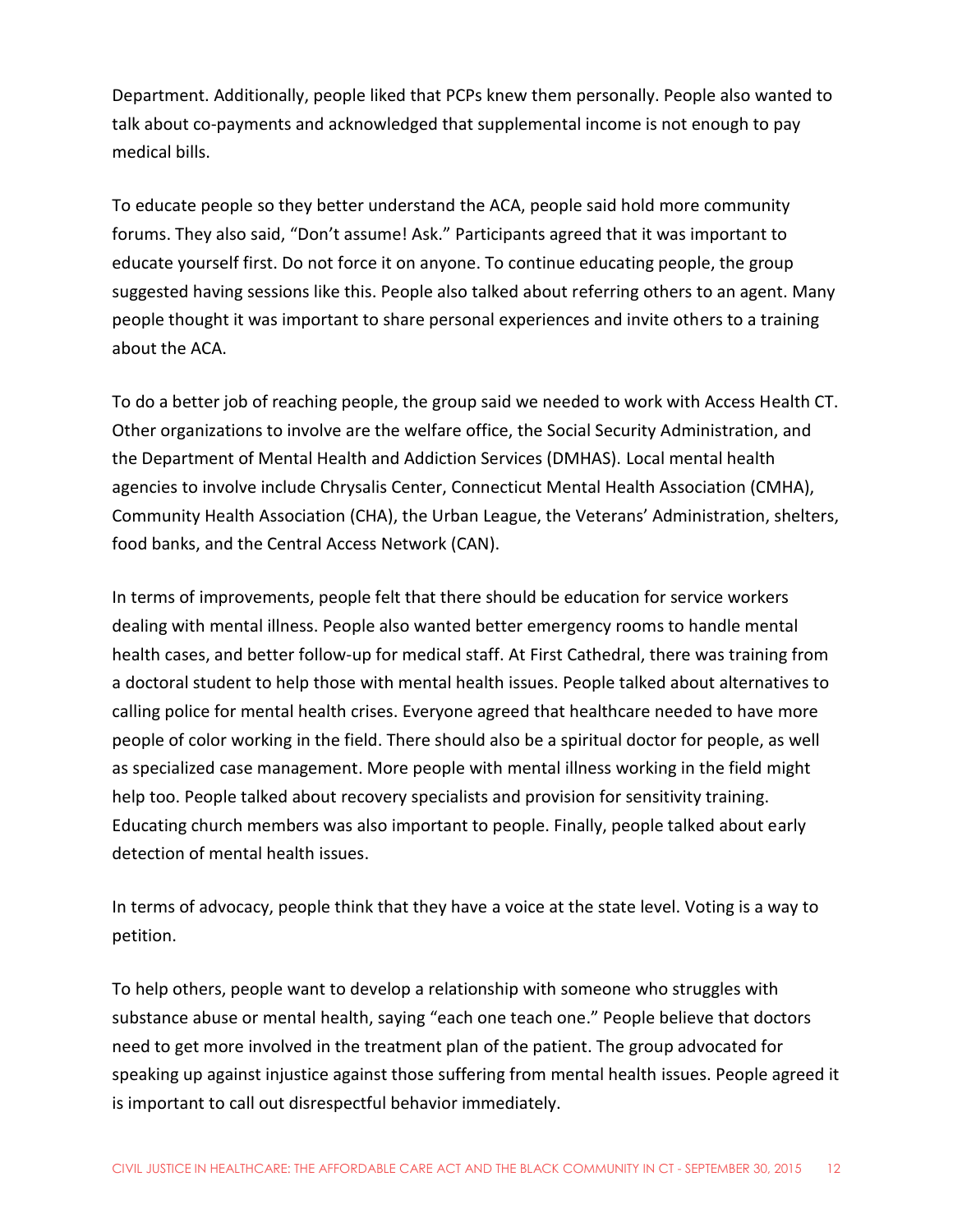Folks also said we needed to educate children to be tolerant of others with mental illness or physical disabilities. There should be zero tolerance for bullying, and we should provide encouragement for positive, compassionate behavior. People said we ought to advocate for ourselves.

In terms of early detection, parents are the first to know something is wrong. They should go with their gut feeling and identify irregular behaviors from their children. They should ask for assistance and acknowledge there is an issue. Caregivers can also keep parents informed of changes in behavior or mood. Hence, training caregivers on changes in behavior is important. People said there should be collaborative assistance with physical and mental illness in the schools.

#### **Grace Church**

People at Grace Church shared many stories about their experiences with healthcare. One woman was dismissed from the hospital, even though she was not well, when insurance ran out. Another person said treatment that people receive in mental health facilities is bad and wondered what can be done. The pastor of Grace Church recounted a story where in his work as a probation officer, one of his young clients kept being caught and going to jail. The child admitted he intentionally got in jail to have medical care.

People liked that under the ACA, **no one can be denied benefits even if they had pre-existing conditions**. While no one had signed up for the ACA, **people heard the ACA coverage was better than that of employers**.

People felt the biggest challenges had to do with lack of information. **Access to information is difficult and issues of trust had to be addressed**. Because the ACA was something new, people needed to trust its reliability. In terms of cultural background, **people felt being Black resulted in a communication issue with health providers**. People felt that doctors should explain more about the medical procedures.

The Essential Health Benefits that stuck out most to people were vision, dental and overall wellness benefits. They also liked pediatric care under age 19. Most people agreed that **having a primary care physician was positive and necessary**. One person did not have a problem using a walk-in clinic, but she said that is because she can self-advocate.

Participants thought that **churches were a positive place to advertise about the ACA**. People think that everyone needs to speak up to ensure that everyone can get health insurance. One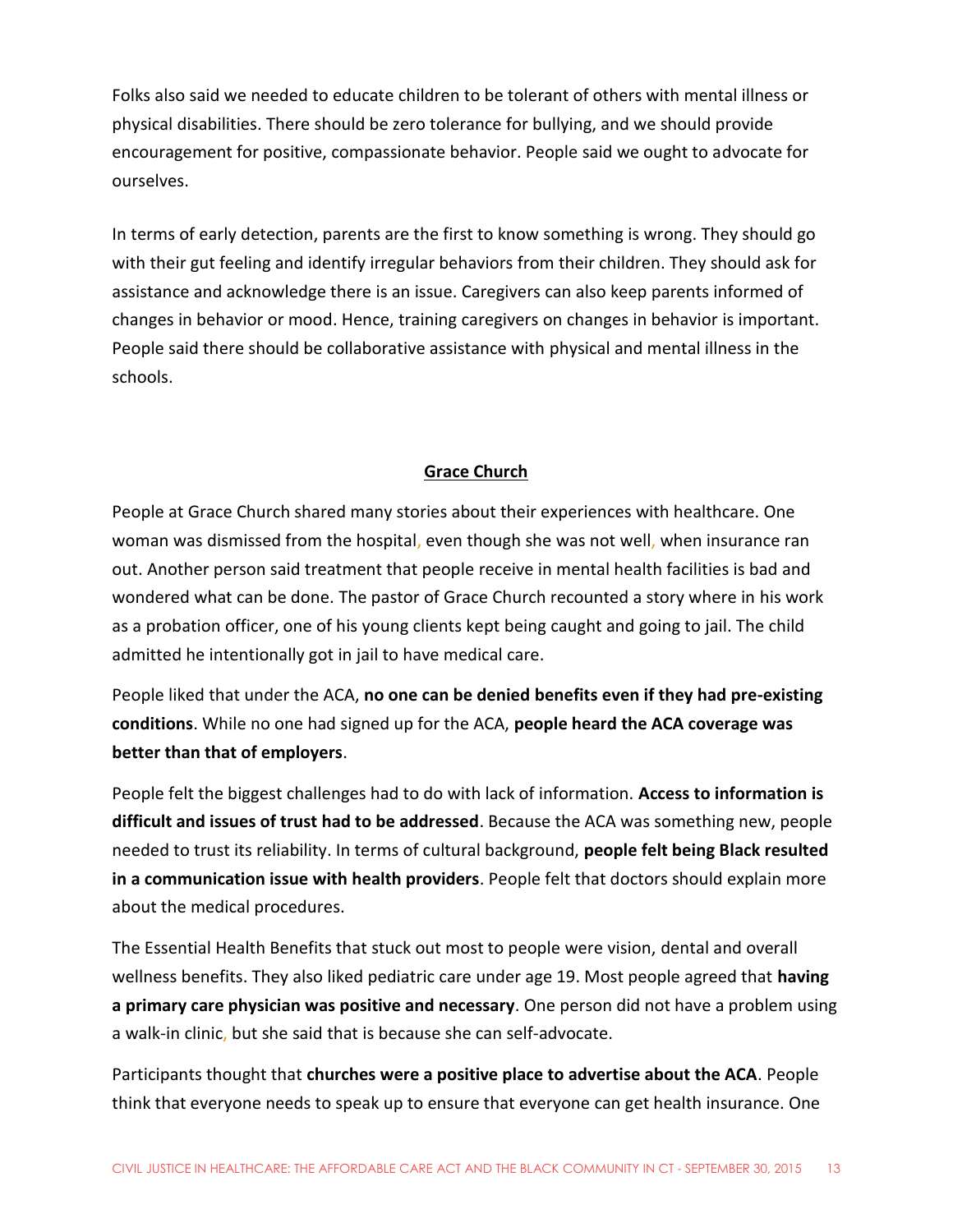resource cited was 2-1-1. The group felt that the community needed more resources available 24/7. They also wanted more warm lines and respite beds for people.

To help others access better health care, people wanted to schedule more Community Conversations, and **create inserts for church programs to share.** On this insert, people suggested having information on enrollment, explanations of the ACA, the penalty costs, and myths and facts about the ACA.

#### **Grace Church (Group II)**

In this conversation, people talked about how the **elderly are afraid of going to get information on coverage**. To reach the community, people suggested leveraging churches and engaging with advocates. People wondered, "How do we make the services available to everyone?" Others noted, "You cannot find a problem if you do not know you have it." Self-awareness is a big part of seeking out help. To do this, people suggested doing door-to-door outreach, reaching people where they are, and addressing cultural competencies. People also wanted to make the Access Health phone number well known (it is 1-855-805-4325).

Once people get insurance, the recommendation is to make a list of things to talk to the doctor about before going.

There is a huge issue with health care for the homeless. They are not aware of available services. To address this issue, information should be stated clearly about available services. Doctors need to state clearly the situation their patient is facing.

In terms of addressing mental health, people think that churches should be available for people to talk about these issues. Pastors should encourage people to get help. There should be support groups and counseling available, and people should share these resources. We must make services available for someone who needs the services instantly.

People's impressions of the Essential Health Benefits were overwhelmingly positive. People liked the **inclusion of dental and vision benefits, especially for children**. They also enjoyed the wellness benefits, preventive care, and coverage at parity for mental health and addiction, including rehabilitation and aftercare.

People seemed to **know why it is important to have a primary care physician**. They cited that they would receive better care, have someone who knows them, get comfortable with a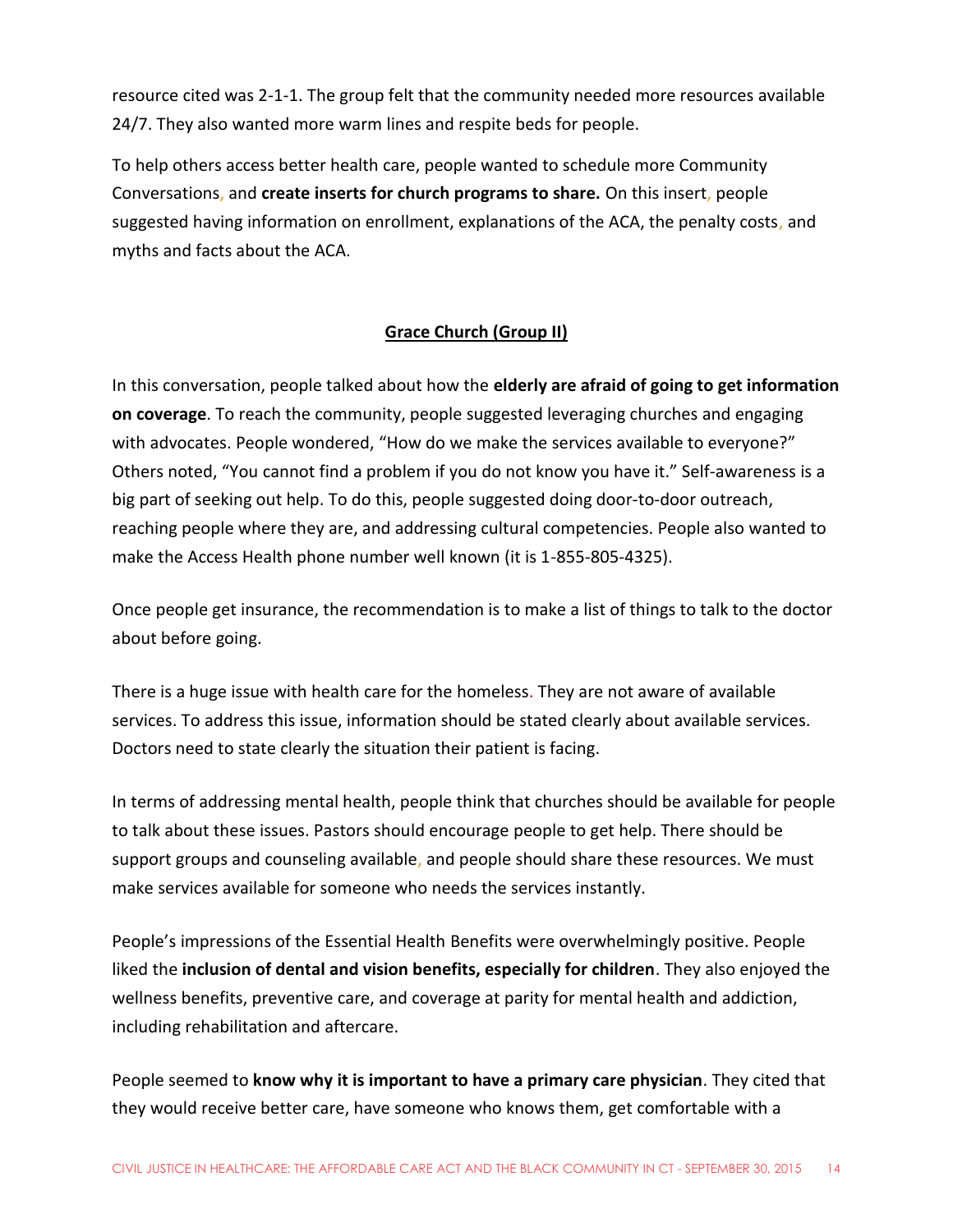consistent person, build a relationship, avoid the Emergency Department or urgent care, have one place for medical history, and hopefully get better advice and quality care.

To educate people about the ACA, people think there should be a variety of techniques. Among them, people talked about engaging churches, posting positive ads on buses and shelters, using social media, offering referrals, word-of-mouth, teaching people about the penalties for not having insurance, door-to-door contact, posting in malls and schools, and starting a church ministry focused on health care.

In terms of what is being done well, people liked our ACA Community Conversations and the supporting materials. They also thought enrollment support within towns that were townsponsored were great. Finally, people **liked help from the Access Health CT Navigators**.

For resources, people talked about the Access Health CT website. People also discussed calling 2-1-1, using Google to find out more information, and looking for support groups for specific illnesses. Other resources included the Department of Social Services, church members, and State Representatives and Senators.

People had a few ideas for mental health and addiction services. They wanted more resources available 24/7. They wanted **more "warm lines."** The NCRMHB resource list was cited as useful. People also thought we could offer more support groups for mental health conditions. Finally, people wanted to **create respite locations rather than use in-patient hospital services**.

People felt that they could take a few actions to help others with accessing health care. Some folks talked about building a **buddy system to mentor others**. Others thought they could provide support as needed. People talked about advocating for more services with State Representatives. People also wanted to research funding opportunities and follow up on the Community Conversation. People wanted to commit to telling at least one person about the ACA.

When we discussed challenges, people talked about the **lack of information**. The access to information is poor. Therefore, signing up becomes a difficult process. People wondered whether there was a fee to sign up.

Many people learned for the first time that signing up was free, and that people's income determines the cost of insurance via the ACA.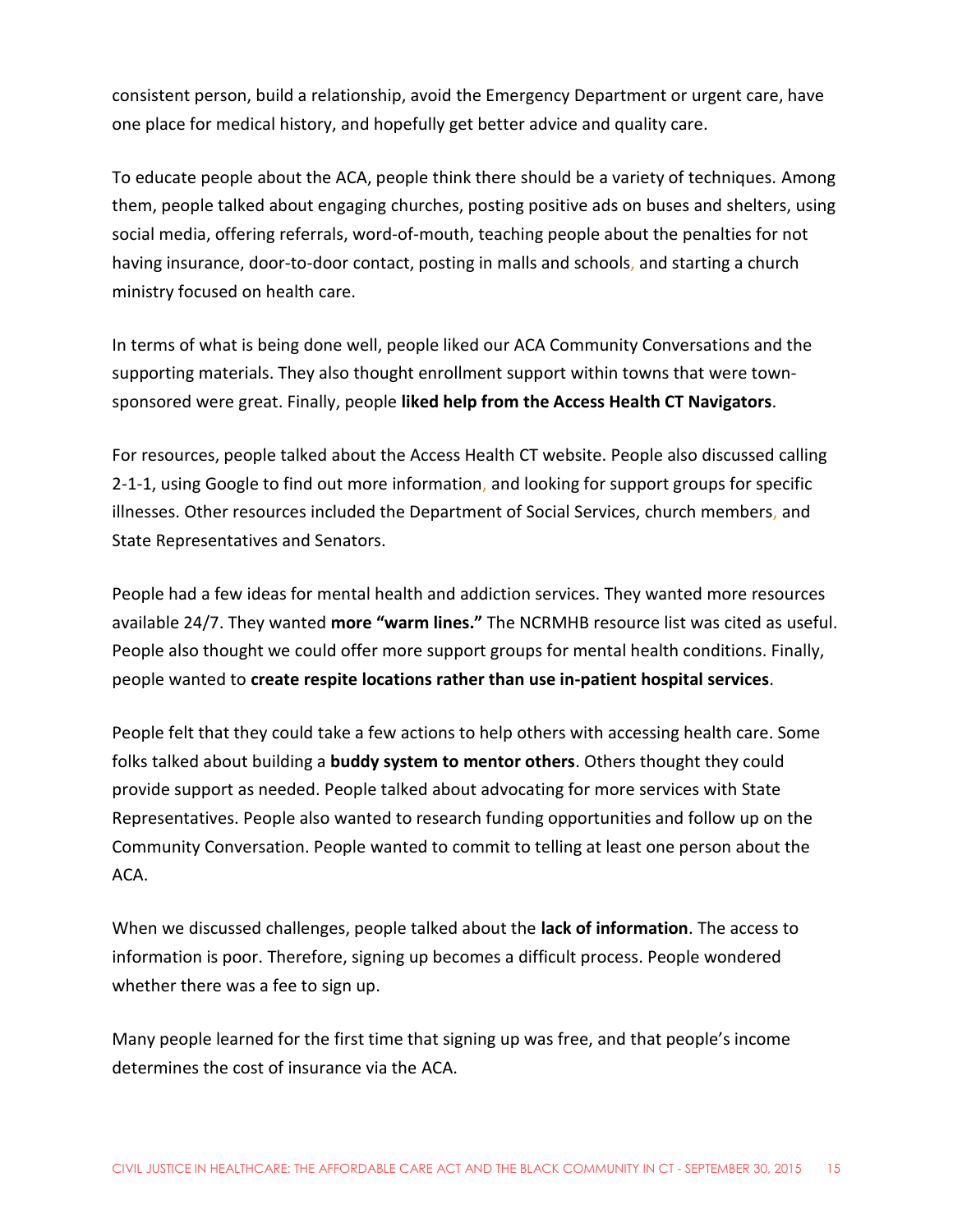#### **Phillips Metropolitan Church**

At Phillips Metropolitan Church, people talked about eligibility issues in terms of their experiences with the ACA. It was unclear what was required for eligibility. People wondered whether college students out-of-state qualified for Medicaid.

When people discussed mental health or addiction, they discussed what they knew about depression, anxiety, and bipolar issues. People discussed proper medications and dosages. They also talked about relationships with providers and the need for help to navigate through the system. People discussed their struggles to express their needs to providers. Folks agreed that young adults especially needed support.

People talked about the need to have an eligibility specialist in clinics to help people understand benefits. When more people have insurance, there is more access to health care, and people are able to use services. However, this also means increased wait times. People discussed the myth about whether there is a cap on the amount of patients with affordable care. Many folks were concerned about potential high deductibles. People also wondered how insurance companies were held accountable.

There was discussion about whether people can get cheaper rates with the ACA or Husky (Medicaid). People were concerned about an increased premium. They also worried about complications with asking for tax information for the ACA.

Many felt that the ACA had a difficult application process that was not user friendly. People said that customer service representatives were not consistent. Accessibility to enrollment was also inconsistent. People wondered, "Where are walk-in centers?" Communities need more conversations about the ACA. Community Conversations provide more exposure to the facts and information. Currently people felt that there is no trust with the medical community among African Americans. There are not that many medical professionals of color, which creates tension between patients of color.

Participants had many questions about health insurance. One question was, "When does someone qualify for Medicare?" Another was, "How do people pay for ACA penalties?" People also wondered whether the ACA included dental.

**In terms of mental health, people were concerned about stigma.** They felt that mental health stigma could affect their job. Many felt that their entire life was tagged with labels and prejudgments. Most people chose not to disclose their mental health issue to someone unless they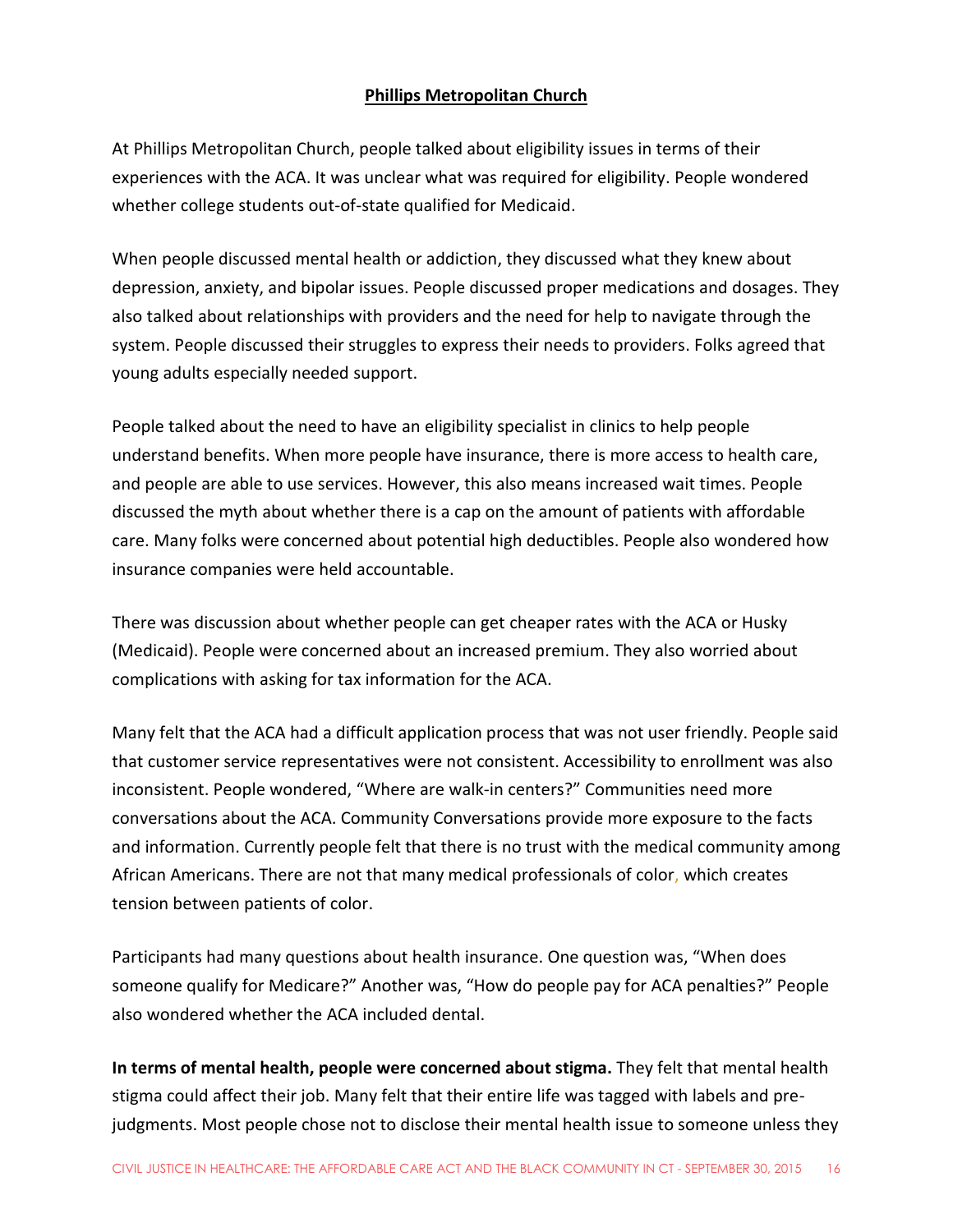were an advocate. Some people may have endured physical abuse for their mental health issues. People also talked about stereotypes. It is assumed you are "slow" or violent if you have a mental illness. Professionals worried about HR disclosure and making the workplace uncomfortable by talking about their condition.

People with addictions do not want to be labeled as having a mental illness. People also talked about how some folks with mental health struggles may self-medicate, which adds addiction to their struggles. People in recovery who take medication may have challenges with substance use. There was concern about overdose due to co-mingling medicine. Some folks admitted they go to Alcoholics Anonymous (AA) and do not disclose they are taking medication due to the stigma against mental illness.

In terms of Essential Health Benefits, people agreed that laboratory services were very important. People also appreciated referral lines. Folks call insurance companies that are "in network" by learning about them via word-of-mouth. People appreciated knowing their rights. They wondered about caps on what doctors are charging to save on health insurance costs.

For next steps, people believed deeply in churches getting involved. There should also be more Community Conversations. People said that information is best spread by talking at church or work, via word-of-mouth, using a grass-roots approach, and more one-one conversations. Some resources people mentioned include Access Health CT's website, DSS, the doctor's office, 2-1-1, and utilizing enrollment centers.

One of the top Action Plans was to reduce the stigma of mental health issues by having small community conversations. People also thought it would be important to increase the number of qualified providers who accept ACA and Husky (Medicaid) insurance.

People wanted to figure out how to offer "one stop shopping" for medications, treatment advocates, and primary care providers, as well as make "collaborative care" the norm not the exception. Another idea was to promote a support team for people with mental health issues.

One idea involved creating forums to identify disability issues at earlier stages, perhaps as early as high school, which could be tied to afterschool programs. People thought it would be a good idea to have halfway homes for young people with mental health issues to get back on their feet. People also wanted more "halfway houses" or re-entry programs for people who are released from mental facilities.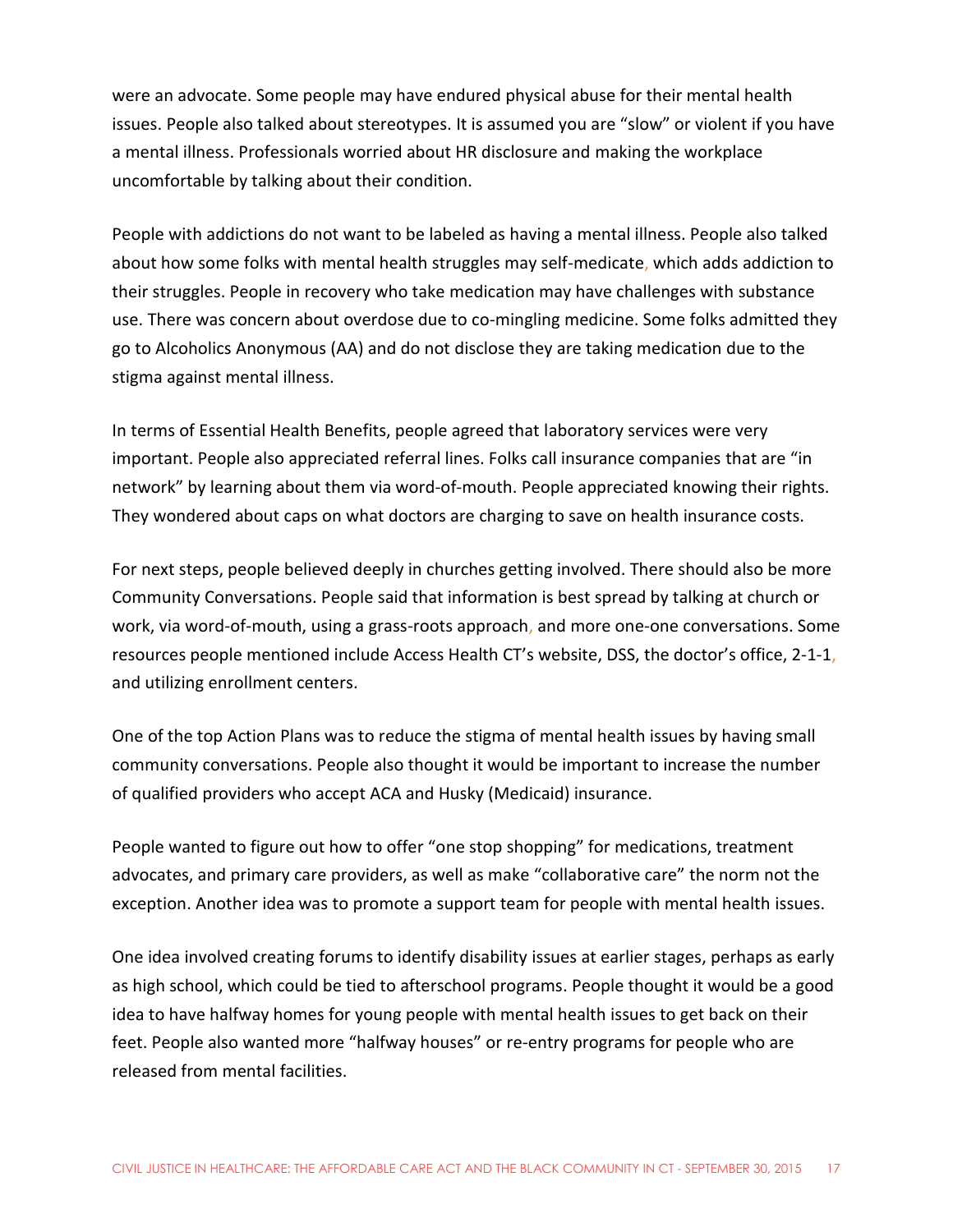People agreed there needs to be early detection for better treatment and to better educate teachers about mental health and addiction issues. A last Action Plan was to have more people working in the field who have had a mental illness.

#### **Spottswood**

Many challenges with the ACA surfaced in this Community Conversation. One person shared that people with Medicare have 20% out-of-pocket expenses. Another person said he was unable to seek help, not motivated to look, and overwhelmed. People felt that they did not know their rights. One person shared a story about how in the Marketplace, Navigators told people over 65 that they cannot get help. This is a concern because many people over 65 are on a fixed budget, and they cannot afford insurance or are dropped from coverage. One 70-year old woman was told, "You do not qualify for coverage."

People talked about the gap in knowledge regarding insurance coverage. Some folks said they may be educated but they still do not understand what the ACA offers. For this reason, people wanted to simplify the language of the ACA to get an explanation of what the policy means. People felt they **needed to be assertive in getting an understanding of the ACA**. Via the Conversations, people learned for the first time that those who are on Medicaid or Title 19 (making \$16,000 or less) could not get on Obamacare. People wanted to know if the ACA offered dental and eye care. Many wondered about the age limit to enroll for the ACA.

Another frustration stemmed from the fact that people had to submit documentation and were often rejected due to mistakes in filling out forms or missing paperwork. Everyone agreed that documentation was difficult. People who were educated struggled with documentation and people who lacked literacy fared even worse. Paperwork was difficult to fill out and mail back. Many suspected that Access Health CT lost their forms. People were regularly dropped from their insurance plans due to "lack of documentation." One woman's mom was **dropped from her prescription insurance do to "lack of documentation" despite submitting everything on time, and she had to wait months to re-enroll**.

In terms of what prevented people from talking about mental health and addiction, people cited a variety of factors. These include shame and stigma, the label of having a mental illness, lack of knowledge, and lack of family support. People may also be in denial, not recognizing mental illness, or against taking medication. Some people feel that others may blame them for suffering with mental illness, that something they are doing is causing the problem. They may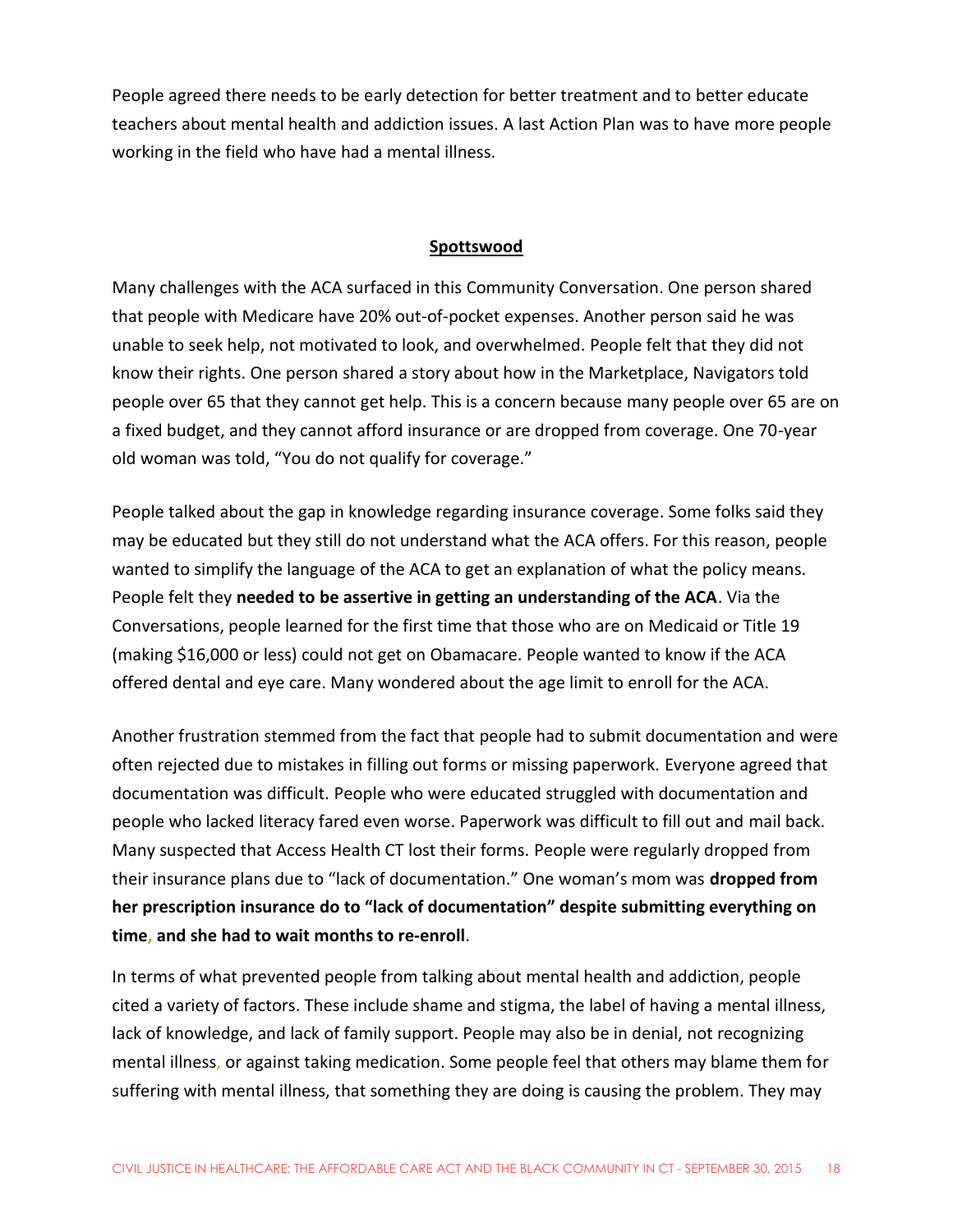fear isolation, so they do not talk about mental health struggles. People think most folks would avoid a person with mental health issues.

To get the word out about the ACA, people had a myriad of ideas. They included announcement on websites, flat screens, newspapers, churches, shelters, newsletters, Sunday bulletins, and emails. Many also thought it would be a good idea to have more Community Conversations. People also thought CPTV public information television could help spread the word. Civic organizations, the NAACP, and Social Service Agencies were also cited as useful organizations to spread the word.

Participants from this congregation thought that each church should have a representative to talk to the insurance commissioner. This way they can contest rate hikes and have a health advocate on a congregation level. People also discussed the need to collaborate and not be doing the same work separately in silos.

Three pastors participated in this conversation, which helped enrich it with a breadth of perspective. One pastor helped people sign up for the ACA but had **no idea that the ACA helped with mental health and addiction issues**. Another pastor started a group called Community Partners in Action (CPA) that helped people with health care access. He talked about how great it was that a Black president made widespread insurance accessible, but now people claim it does not work. He sees it as the work of the church to address this issue.

In the past, people were turned down from insurance due to pre-existing conditions. They need to be told they can get insurance now. People felt they needed an outreach program to tell people about benefits and that they could do it as a church. People also talked about how health insurance does not pay for everything and how people need to be aware of copays and deductibles. Some people were surprised that if you have Medicare you are no longer eligible for the ACA. People interpreted this as an age limit to enroll in the ACA.

Many participants feel that Black families try to fix situations by themselves. Not everyone has an advocate in the family. Therefore, many families struggle alone with mental health or addiction issues.

A social worker was also a church member and offered help with follow-up. People also discussed developing a Health Literacy training, which would be 5-6 hours over the course of one day. Spottswood would be able to help others via the train-the-trainer concept. The purpose of the training is to help others walk through insurance plans and maximize primary care visits. The church also wanted to have a person knowledgeable about the role of the Insurance Commissioner.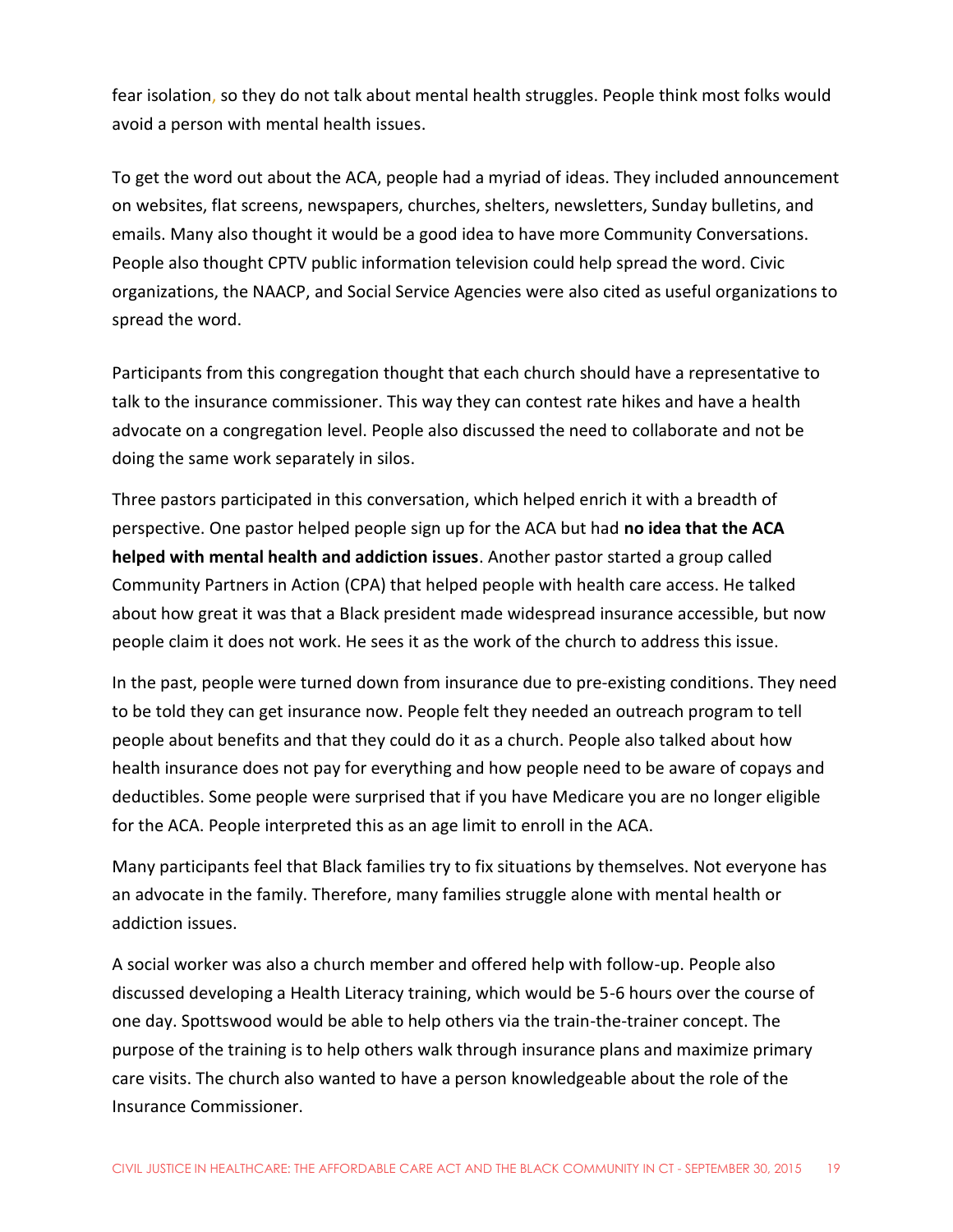Some Action Ideas included church support groups. These groups would research alternative programs, promote respite care, and offer re-entry support workshops. Another idea was to collaborate with other programs, especially Chrysalis Center and Advocacy Unlimited. Chrysalis Center is a local mental health agency. People see their church as a place of support, and Spottswood wanted to offer workshops to inform others about available programs. Peer Advocacy and building health ministries in the church seemed important to participants.

#### **Vision of Faith Church**

A few people said they were at **"ground zero" with their knowledge about the ACA.** One woman tried to sign up for the ACA and decided it was not worth it. She was told to pay \$500 per year and thought it was too expensive. She wanted to know why she needed insurance, and thought it would be a waste of money if she never got sick. Another woman was on Medicaid but thought she had ACA insurance. She liked her insurance aside from her limits on buying medications.

People found it interesting that **pre-existing conditions cannot preclude people from getting insurance**. They liked that anyone could be covered, regardless of previous conditions. Many moms appreciated that their kids had coverage up to age 26 under their parents' plan.

The **biggest challenge for people signing up was costs**. The premiums were often more than what people could afford in their monthly expenses. Other challenges included knowing where to sign up, access to enrollment information, finding PCPs and doctors to use in addition to understanding what providers take the plan, whether they qualify, and encountering misinformation and prejudices in the system.

Among all the myths and facts, **penalties struck people the most**. People were surprised at the amount and how much the penalties rose in the last couple of years. They also wanted to know how the penalties would be deducted and how to avoid them.

In terms of what it takes to get people to talk about mental health, people talked about a range of challenges. The first issue is the amount of time with clinicians is too short. People only get **15 minutes with a psychiatrist and this is not enough**. It is hard to talk about mental health issues so people need a community, trust, and an anti-stigma campaign. Moreover, there are not very many Black women providers in the mental health field, which is alienating to Black women seeking clinical care. Participants worry about doctors not understanding or thinking that they are different or crazy. They also do not want to go to the hospital because they think they will just get medications. They want someone to listen.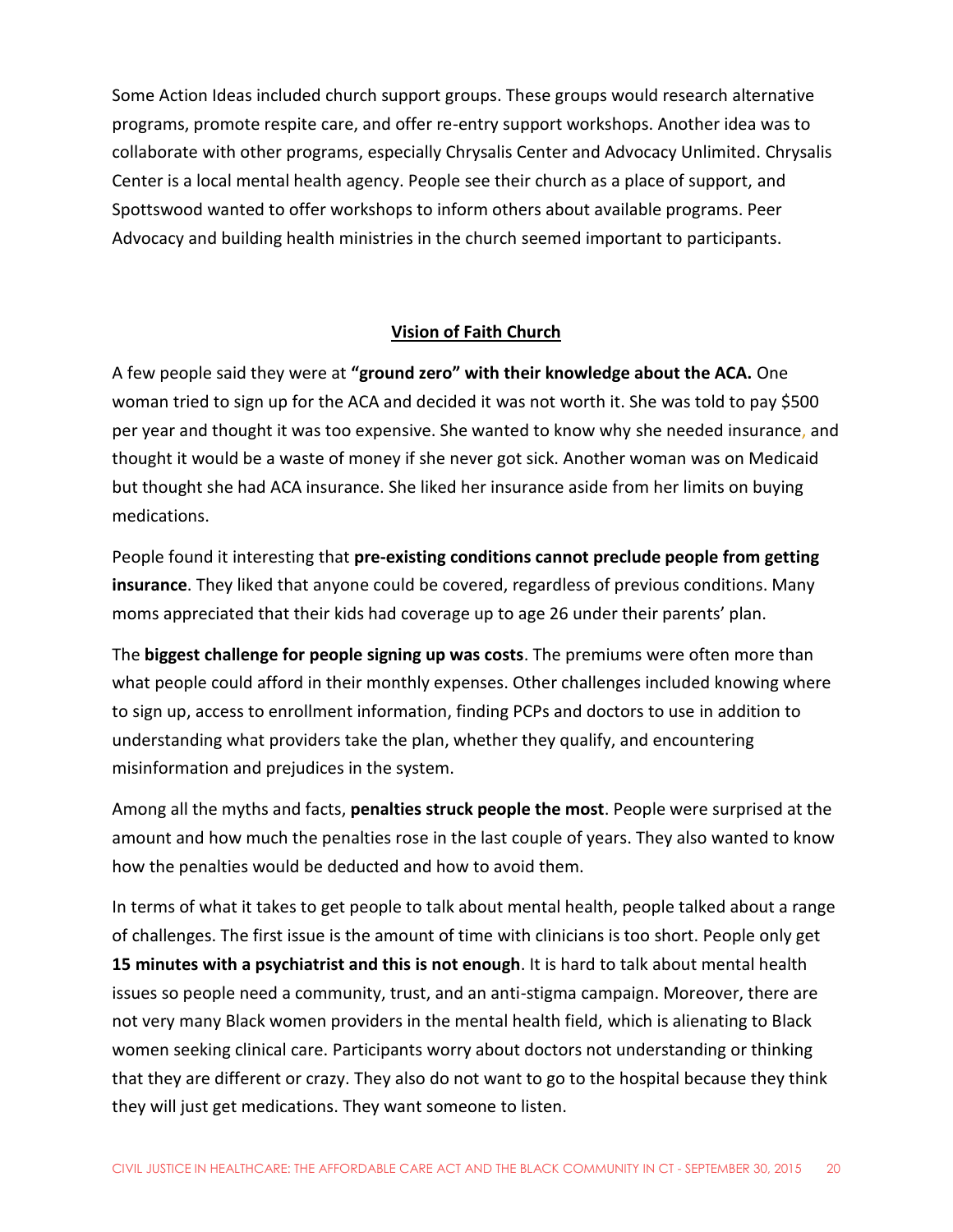Concerning substance use, participants talked about how groups like Alcoholics Anonymous (AA) could introduce people to other drugs. One person shared that "people who are weak pull others down. Those people are in the group for the wrong reasons." Another person pointed out that **most users start abusing due to mental health issues** or because they do not have anyone to talk to. Therefore, everything starts to go downhill once they use drugs to cover up their mental health issues.

Another frustration is in AA meetings people are asked to say, "I am an addict." For some people, this statement traps them into this identity. Our Peer Health Navigator talked about an alternative group called Double Trouble, which is for co-occurring issues to support both mental health and addiction. People talked about how **being part of the right group helps**. Everyone agreed that having groups with peers is useful. People must have lived experience to be able to help others struggling with mental health or addiction.

For Essential Health Benefits, people talked about how amazing it is that **weight loss programs were covered under the ACA**.

To better educate people, participants talked about **having more small groups like Community Conversations**. They also recommended commercials, passing out fliers to people, inviting people to group meetings, and sharing brochures with relevant information. One woman stated, "In the Black community, people do not want others to know what they do not know" but "knowledge is power!" Everyone agreed it is important to share information.

People appreciated the format of the Community Conversations because it gave them room to talk and to ask questions. They said that insurance professionals only wanted them to sign the papers rather than talk about it and that kind of pressure made them less interested in enrolling.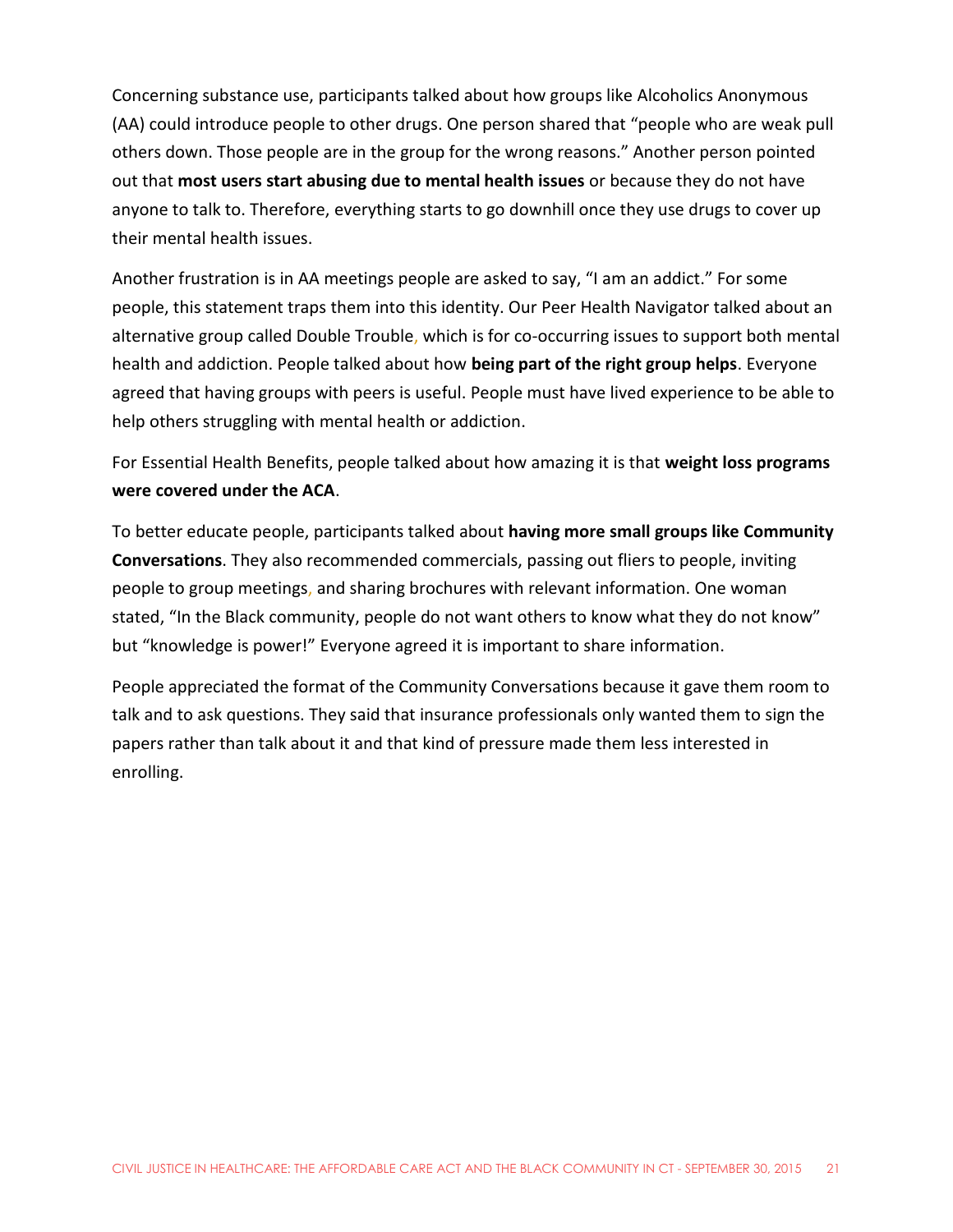### <span id="page-22-0"></span>Community Conversations: PRO/RCOs

#### **Connecticut Community for Addiction Recovery (CCAR)**

At CCAR, some people felt tricked by the system. One man was told that the ACA would cover anything and everything, and he could not be cut off for 5 years, which proved to be false. People were not clear about what to expect and felt that they signed up for insurance based on misinformation.

Folks at CCAR felt that the Community Conversation "Myths & Facts" section stimulated a lot of discussion. A myth that stuck out most to people was about **penalties for having no insurance**. People felt that these penalties were too high. Others felt that there should be penalties for doctors who do not accept the ACA insurance. Ultimately, people felt that it is up to a person if they want insurance or not.

Challenges with the ACA included the fact that some people's premiums increased and some **people were dropped from their insurance, probably due to documentation issues** during the transition. Another challenge was potentially not being able to stay with their doctor through health coverage transitions.

Many shared **problems with Access Health CT losing paperwork**. Access Health reportedly does a poor job at filing and receiving paperwork. According to some people, Access Health CT asked for original documents, which they reportedly did not return. Some people wondered whether Access Health had enough people doing the job of enrollment.

Many people had **questions about ACA's insurance coverage**. It was unclear to many why some doctors do or do not accept certain insurance. People appreciated that Obama recognized that people did not have insurance, and now the legislation is in place to ensure that everyone can have insurance. Because of this, people thought the ACA is important. Nonetheless, there was a lot of confusion about how to learn about the ACA and access it. People did not even know dates for the application deadline.

People liked that the ACA made health insurance affordable, that people cannot be denied benefits, and that insurance must cover the 10 Essential Health Benefits. In particular, people appreciated prescription benefits. These benefits were especially helpful for older people. They also liked coverage for wellness programs. People had concerns about doctors having their updated medical records and prescribing something that interacts with their medications that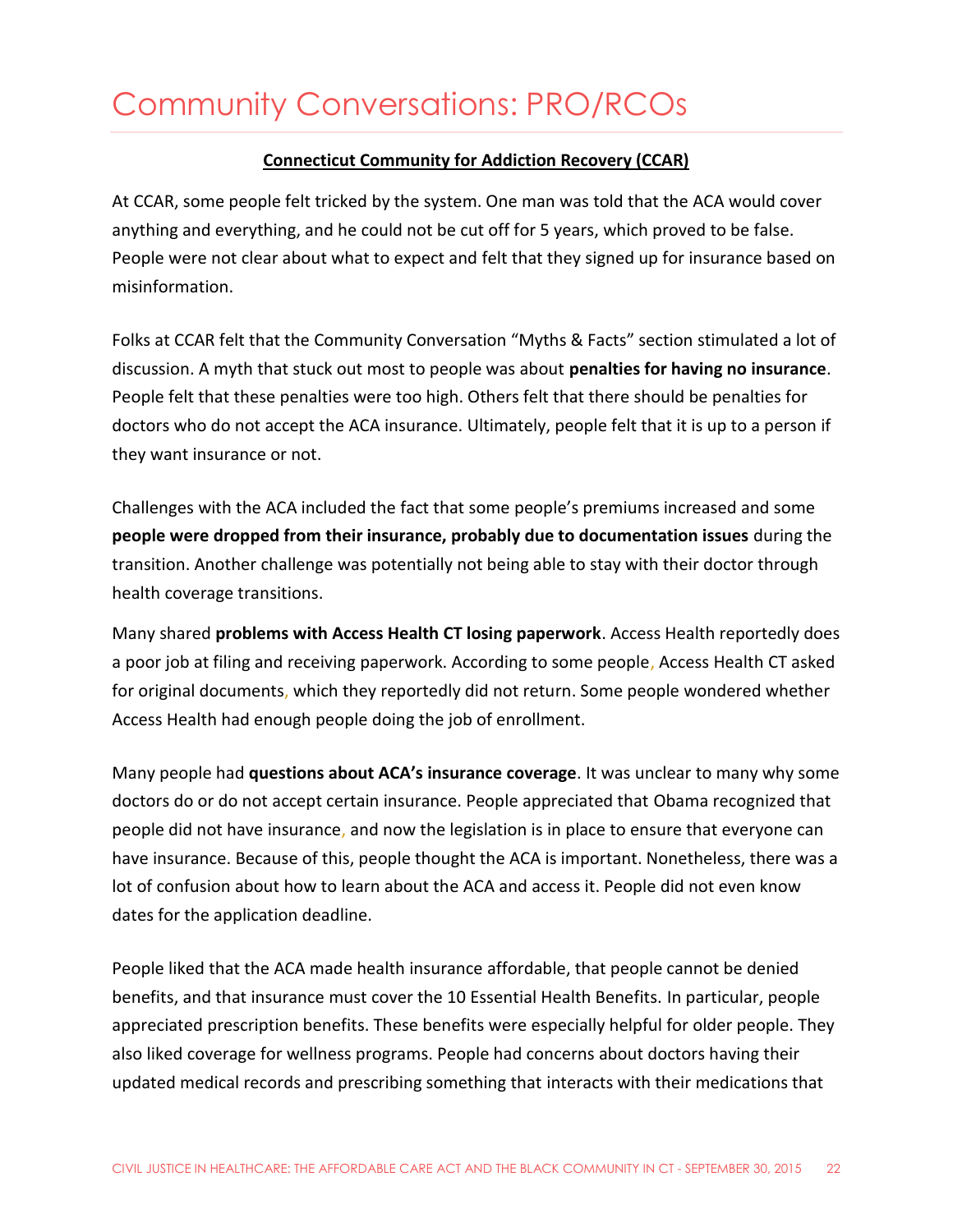may hurt them. People also did not want to see multiple doctors. They just wanted their primary care physician to help.

In terms of language and cultural competency, people perceived a **lack of interpreters**. Access Health CT reportedly does not offer phone support for people speaking different languages. Once enrolled, people found that healthcare providers still struggled with cultural background differences and language barriers. People complained that in seeking primary care, they are not told that providers can offer an interpreter. Some people felt that patients should not have to ask about interpreter options. This added to distrust of the system.

To improve access to care, people suggested that we should post information in inner cities and other places so people understand what to do. People believe that cultural barriers play a role. "If you don't have access to the information, you wouldn't understand what to do."

People wondered whether future elections would affect the ACA. They are concerned that Obamacare will cease after Obama leaves office.

In terms of mental health and addiction, people shared that they do not want to be a zombie and sleep all day. One person shared that her doctor prescribed meds with side effects she does not like, so she does not take them. People agreed that there was more than one way to deal with mental health and addiction.

People do not get mental health treatment because of the labeling and the stigma. There needs to be more education about mental health and education to help recognize the signs of crisis. People with mental health issues also need to know how to access health care. People acknowledged that the public thinks you have to look a certain way to be mentally ill but this is not the case. **Anyone can suffer in silence**. People also think that locked doors at treatment facilities feed into stigma. There was an interest in teaching people not to treat folks in recovery in discriminating ways.

People felt like they needed to **stop negative talk about mental health and addiction**. Confidentiality, peer support, addressing trust issues, putting a face on mental health, and overcoming comfort issues all help people talk about mental health. What prevented people from talking about mental health included criticism, shame, fear, lack of support, nightmares, and ignorance. As for addiction – it was difficult for people to discuss this issue because some people felt that addiction is a "choice." People need to understand addiction and be compassionate. Activities that helped people talk about addiction include meetings, peer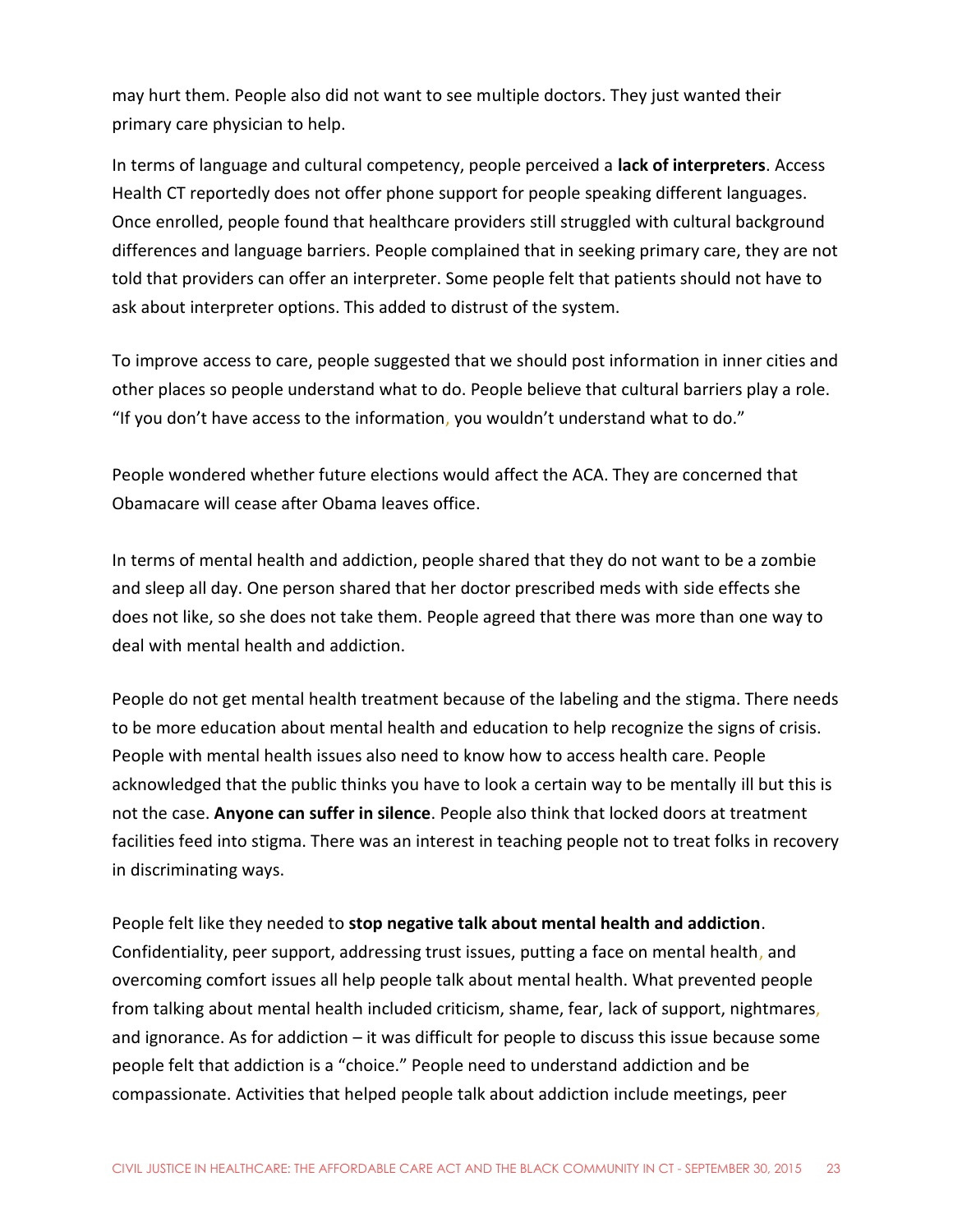support, finding help from someone who cares, and therapy. One person had medical issues that prompted them to seek medical care, and this helped them address their addiction issues.

Some people were thankful to have the ACA because it offers **continuous coverage regardless of employment status**. People said, "COBRA is limited, the ACA is not!"

There is still a lot of confusion about the ACA. Many people **think they have Obamacare but they actually have Husky D (Medicaid).**

Most people treat insurance similar to the way they treat a car alarm system – they only find it useful in cases of emergency. However, one person said we needed to make health insurance use into a movement. We need to take our health into our own hands. People also talked about the importance of self-advocacy. They say that doctors do not tell patients this information.

Many wanted to have more Community Conversations to discuss healthcare access issues and to learn "what does this do for me?" Many folks said we needed to go to the communities in churches, at libraries, at soup kitchens, in halfway houses, in community centers, at doctor's offices, and at Intensive Outpatient Programs (IOPs) to organize conversations. At the DSS office, people often have to wait a long time for their appointment. Hence, this could be a good place to pass out information. People wanted to walk around neighborhoods and give others information on street corners or via word of mouth. The group felt there needed to be more grassroots movements and education from a community level. People want to offer sweat equity or volunteer time to this effort.

In terms of improving mental health and addiction services, people agreed that we needed **more (inpatient mental health and addiction treatment) beds in the state**. There is a lapse in resources for adolescents. We need to shorten the length of time to see a psychiatrist.

#### **InterCommunity (IC)**

At this peer recovery organization, we heard from many people with lived experiences. These folks talked about how their **recovery affected their access to health** and their various perspectives on the ACA. One person said insurance via the ACA is too expensive. Another person said the ACA is working, but people who do not qualify based on income continue to struggle. Others believed that mental health issues were helped only by providers who accept insurance from the ACA. Somebody talked about how she was denied coverage three times for unclear reasons. One person has had both Husky (Medicaid) and insurance under the ACA, and she has not had a problem with either insurance. She has had regular checkups.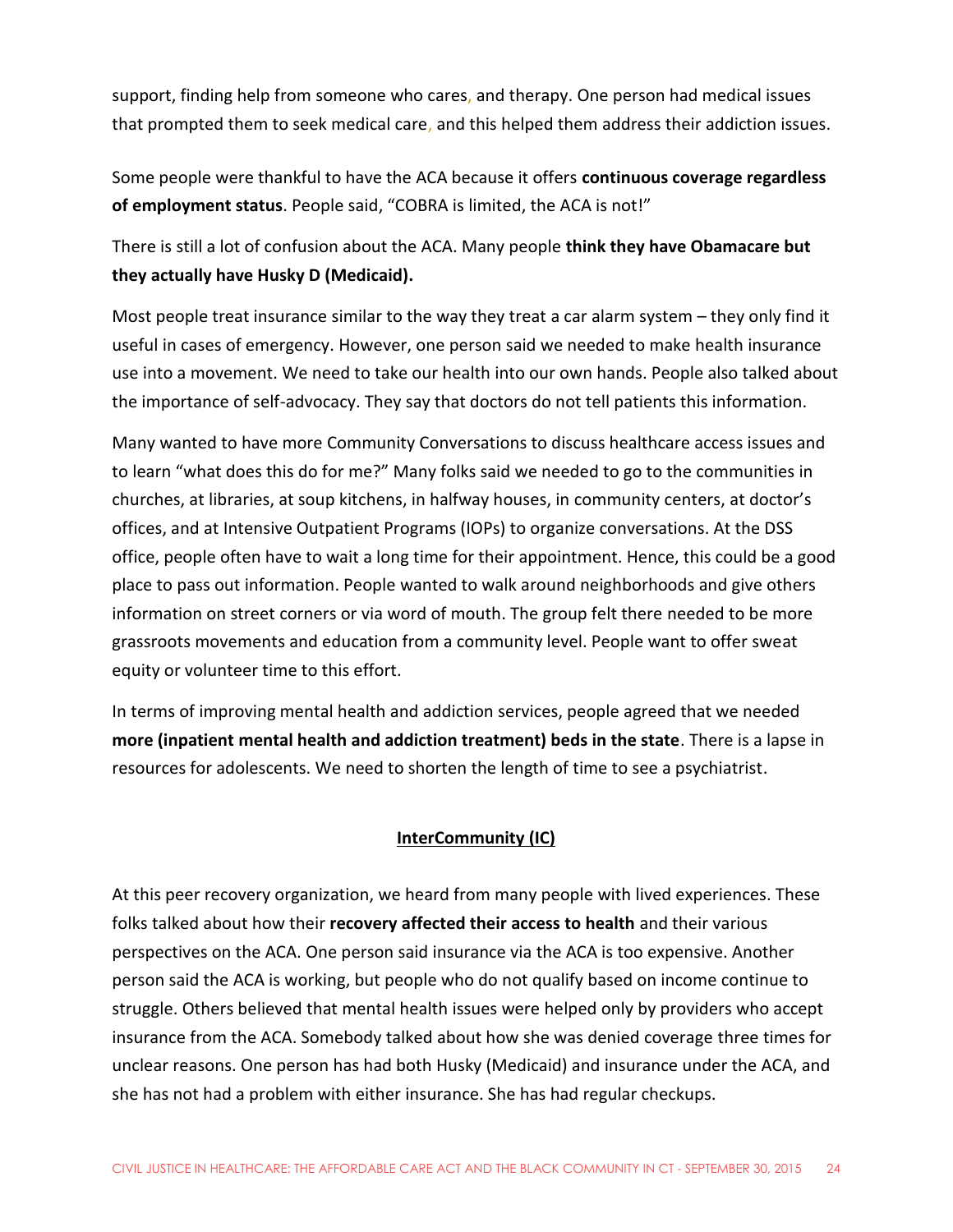People also talked about how **different providers offered different levels of care**. One woman described how she had different experiences with providers in East Hartford than in New Britain.

Some challenges people discussed included **confusion about what to do for a 26-year old** in terms of insurance. Some people felt that staff and healthcare insurers do not listen. In the community, people were **afraid of losing Obamacare when Obama leaves office**. There was a perception that the ACA will not help certain women or seniors.

One man went to Access Health CT and waited over 2 hours to talk to a Navigator. Finally, he filled out his paperwork, only to have someone tell him that there was no appropriate plan for him. This man's social worker had encouraged him to get health insurance via the ACA. Therefore, when he came back without enrolling, the social worker rejected him as a client.

Another woman shared that even though she was insured, she felt the use of Emergency Departments (EDs) was easier than using a primary care physician. She said EDs offered the fastest service, that the walk-in clinic takes too long with an average 2.5 hours wait time, and that it was better for her to go to the ED once a month than go to her primary care physician. This clearly demonstrates that **more work needs to be done to help people understand and utilize the preventive system of care, or people will continue to rely on EDs**. This woman uses the ED monthly for dialysis because even though she has health insurance, she believes EDs are the most efficient use of her time and insurance coverage.

Talking about mental health was difficult due to discrimination at work, embarrassment, or feeling self-conscious. The day program at InterCommunity was helpful for people in recovery to socialize and learn new skills. However, outside of that, people struggled with confidence.

#### **Toivo**

This conversation was comprised of entirely Black people who had lived experience. They were all taking a recovery skills class with our Peer Health Navigator. People talked about their many struggles with the ACA. Among them, one formerly homeless man **struggled with the website for enrollment**, so it left him with a bad vibe about the ACA. Other people asserted that the **website was down a lot**. A woman who was a pharmacy technician shared her frustrations with the broken website and how that affected her work. Another problem is when people are in between transitions, they have no money for prescriptions and insurance does not cover this.

Another person found a troubling loophole in the system. She discovered that **Access Health CT does not talk to the Department of Social Services (DSS).** When she sent information to DSS, it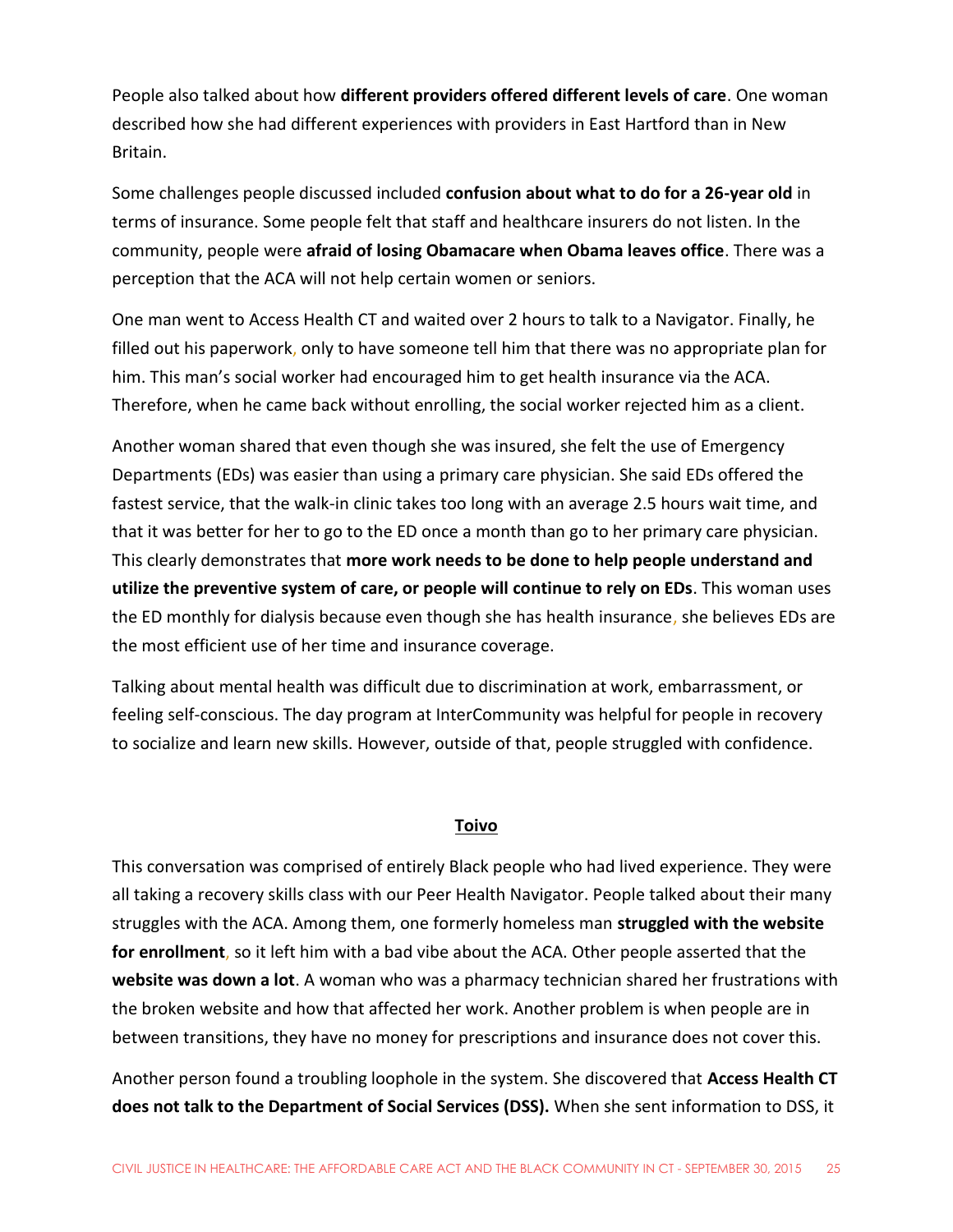did not go to Access Health CT. One woman tried to sign up but they lost her paperwork. The run-around with DSS, Husky, and Access Health CT was difficult for people.

One person who has been on Medicaid does not feel like anything has changed. She continued to feel limited in terms of providers she could use. While the ACA expands Medicaid so more people can be enrolled, the **ACA does not seem to provide more health access options for people on Medicaid.** 

**For young adults, information needs to be more accessible** and sending information to Access Health CT needs to be streamlined. Otherwise, people believe this group will not use health insurance.

Finally, one person recovering from addiction stated that he struggled with homelessness, and when he came into the hospitals, he was given opioid drugs, which he wanted to avoid. Health **providers must understand how to better help people with addictions**. Just because someone is sober does not mean his addictions have vanished. When a person with addiction seeks help in a hospital, they are especially vulnerable to relapse. Hence, doctors should be sensitive to offering these clients medications.

People were impressed with the ACA discounts at pharmacies. Folks also discussed the possibility of "doubling up" on insurance or enrolling in the ACA to cover certain issues as well as enrolling in another insurance to cover other health conditions.

A big **challenge of the ACA is the lack of knowledge about eligibility**. People agree that many folks assume that they are not eligible for the ACA. However, they just need to know more about the ACA. Some people said, "The ACA should be talked about religiously." However, people do not know where to start, cannot find an accessible computer, need computer literacy, need more information about how to get help, and need to know more about Access Health CT. People also struggled with the **cost of premiums.**

In terms of how people's cultural background affected their ability to get quality health care, people talked about how **preconceived notions of African Americans affect the way physicians treated them**. When in a doctor's office, one woman said she felt judged for the way she is dressed. She did not feel heard, and she felt there was a stigma with Black culture. People talked about how **they need people in doctors' offices to have compassion for Black patients**. They feel that state workers are rude. People also said, "Those who abuse benefits ruin it for the rest of Black people."

One of the participants was a homeless man in Hartford, and when he was brought to the Hartford Hospital ED, he was given Percocet and Vicodin even though he just needed a place to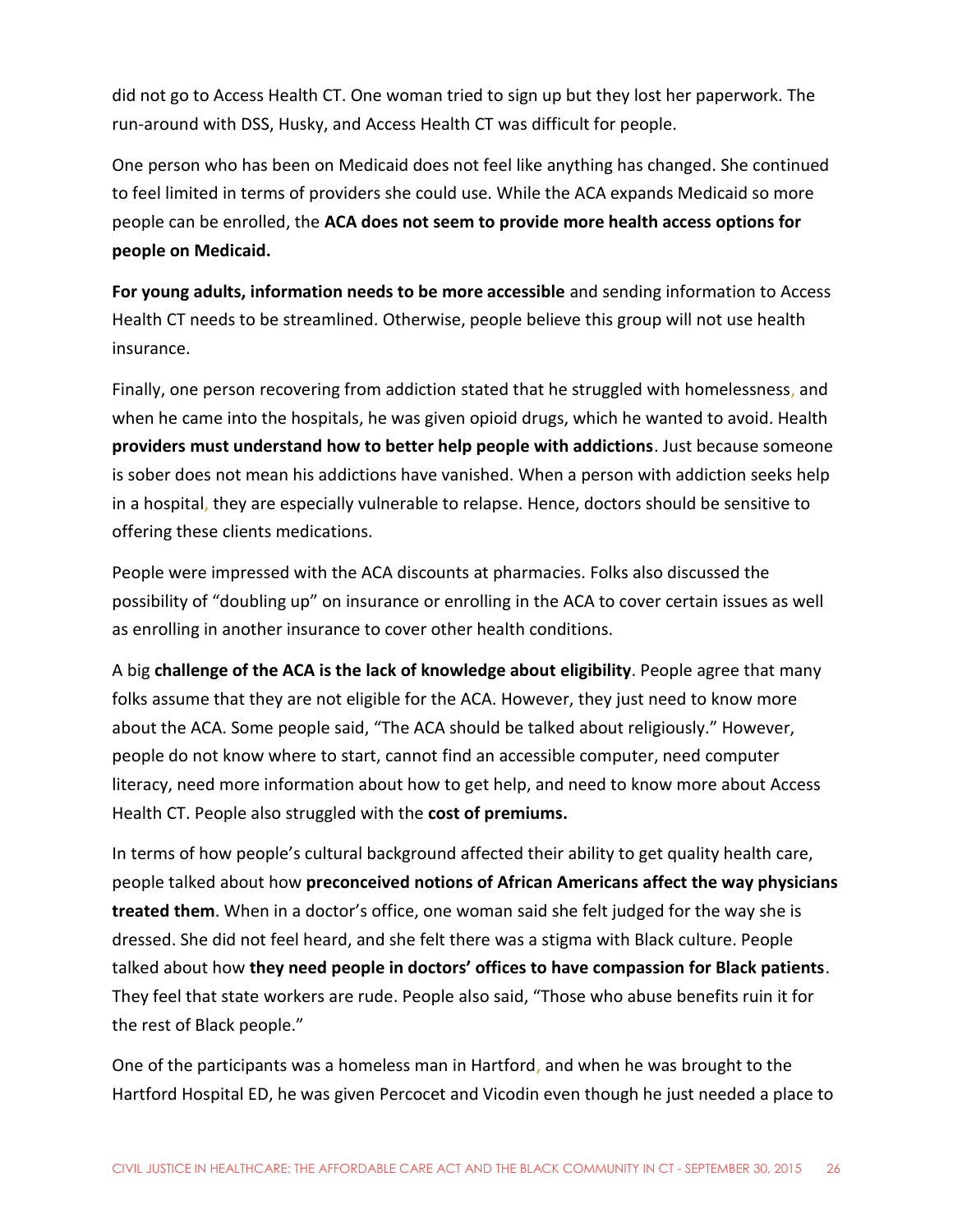#### stay. He felt offended and thought **doctors stereotyped Black clients, thinking that Black people just want to be medicated**.

People also talked about how it is easier to go to the DSS office than to Access Health CT for help with health insurance. They agreed **that Access Health CT needed to put an office in the North End of Hartford** because many Black people do not have phone or internet in this area, and people needed a physical place to go in this predominantly Black neighborhood. This proposed Access Health CT office would also need a Spanish-speaking and culturally competent staff.

Another problem people discussed was that doctors stocked shelves with the newest samples of drugs. This is not helpful for people who need the same drugs consistently.

When we talked about ACA myths and facts, the myth that stuck out most to people was the one that discussed how **the ACA might be less expensive than employer insurance**. People also remarked on the myth about penalties, and discussed their confusion over Open Enrollment.

Participants were **curious about the communications gap between DSS and Access Health CT**. These are the two state organizations tasked with figuring out how to offer insurance under the Exchange. Many wondered why paperwork got lost between the two agencies. The two agencies also do not seem to share information. Therefore, even if someone had all their paperwork in with DSS, they still have to submit separately with Access Health CT. Several people mailed their forms into DSS and Access Health CT and heard that their paperwork was received at DSS but missing at Access Health. This affects benefits and causes delays in people's ability to access heath care.

When we discussed mental health challenges – people talked about how someone who looks normal can have issues, but it is difficult to discuss this. In the dating realm, it is **difficult to share mental health issues due to fear of rejection**. One person expressed anguish over knowing when or how to disclose their mental health issue to a new romantic partner. The stigma makes it difficult to share. Ministers try to solve mental health issues with religion. This resonates with some people but not others. People said **Black people do not discuss mental health issues but they might discuss substance use**. Some people found that the "Alternatives to Suicide Group" available at a local mental health agency was helpful. However, outside the group people cannot discuss suicide. Overall, **people needed more advocates with some degree of life experience who feel comfortable with sharing what they have experienced**. People also need more education about mental health and addiction. They agreed that support groups, overcoming boundaries, becoming more self-confident and admitting they need help all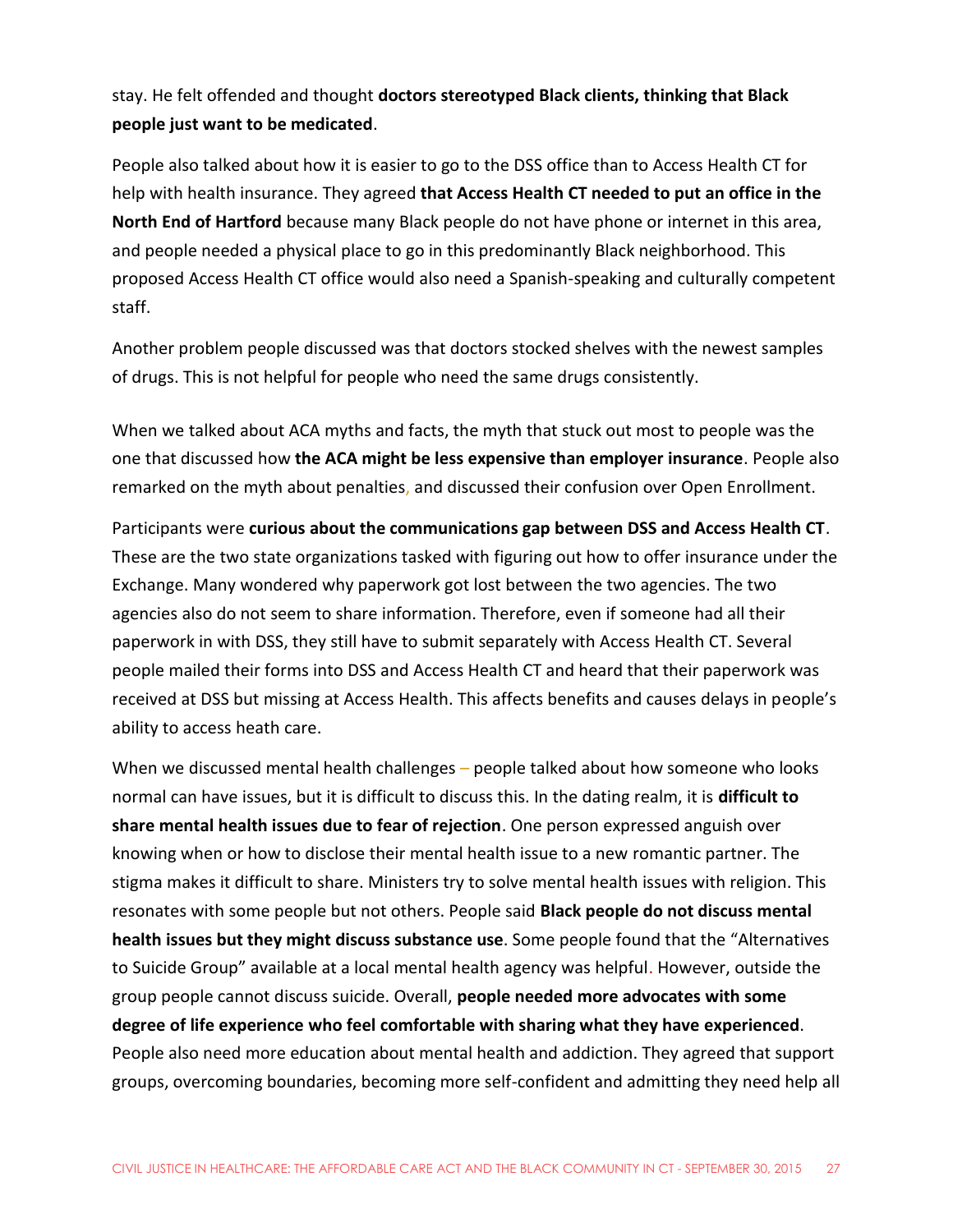contributed to more open discussions about mental health. People think that self-awareness leads to more self-control over mental health and addiction issues.

With Essential Health Benefits, people said **chronic disease management, including mental health and addiction issues, were most important to them**. In order to help others better understand the ACA, people wanted to share information at clinics and hospitals. They also wanted to **offer more Community Conversations** and give out pamphlets. People really liked the Community Conversations model because it "got people talking" and engaged people. Finally, people thought presentations with mental health and addiction support groups could help. People wanted to address misinformation, find "middlemen" to help people sign up for the ACA, shut down insurance brokers who are not from a qualified agency, and educate people about how the process works. Many people **did not know that signing up for the ACA was free**. Now that they know, they wanted to tell others. Other thoughts included educating people that there is a choice between employer insurance and the ACA. Some folks felt there needed to be better efforts at reaching people with employer insurance, perhaps involving companies to share information about the ACA with their employees.

There is a **perception that the ACA is not helping**. People think we need to have better education that empowers people and we need more advocacy for people. They also say that we need to do more public service announcements, reach parents via schools, and maybe even organize a "health walk" to raise awareness. There is a role for churches, the YWCA, and other community organizations to help people access better healthcare.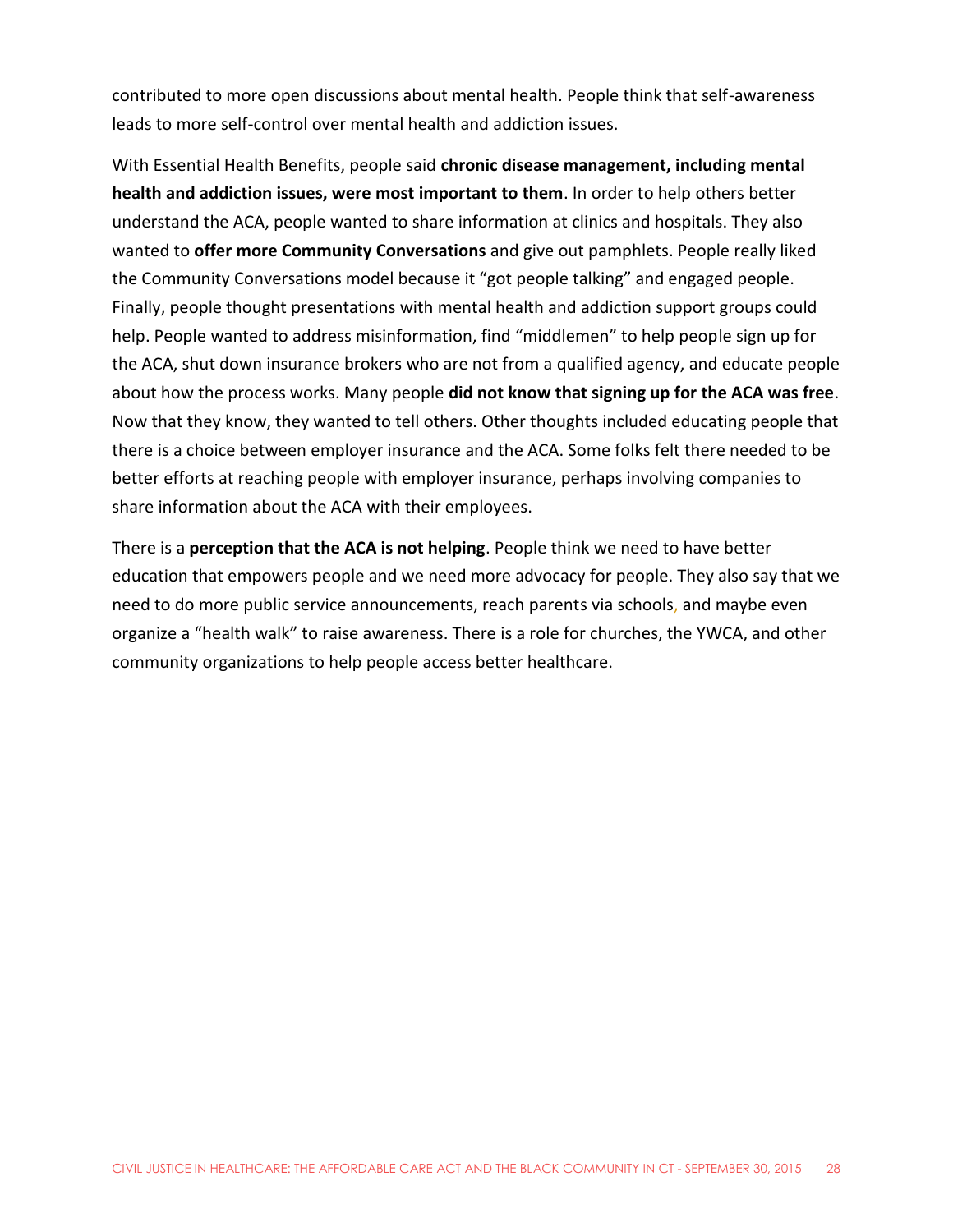## <span id="page-29-0"></span>Participant Demographics





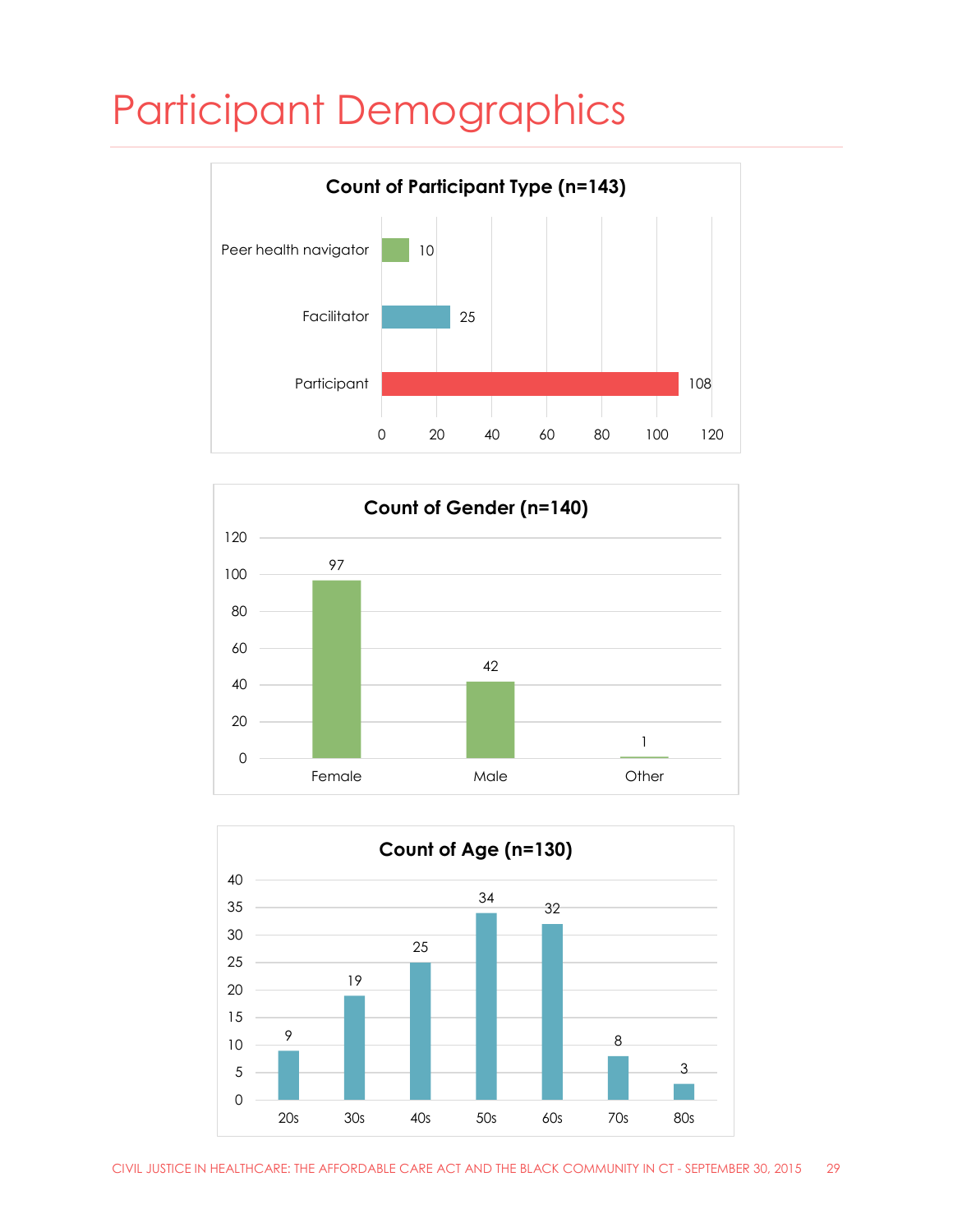

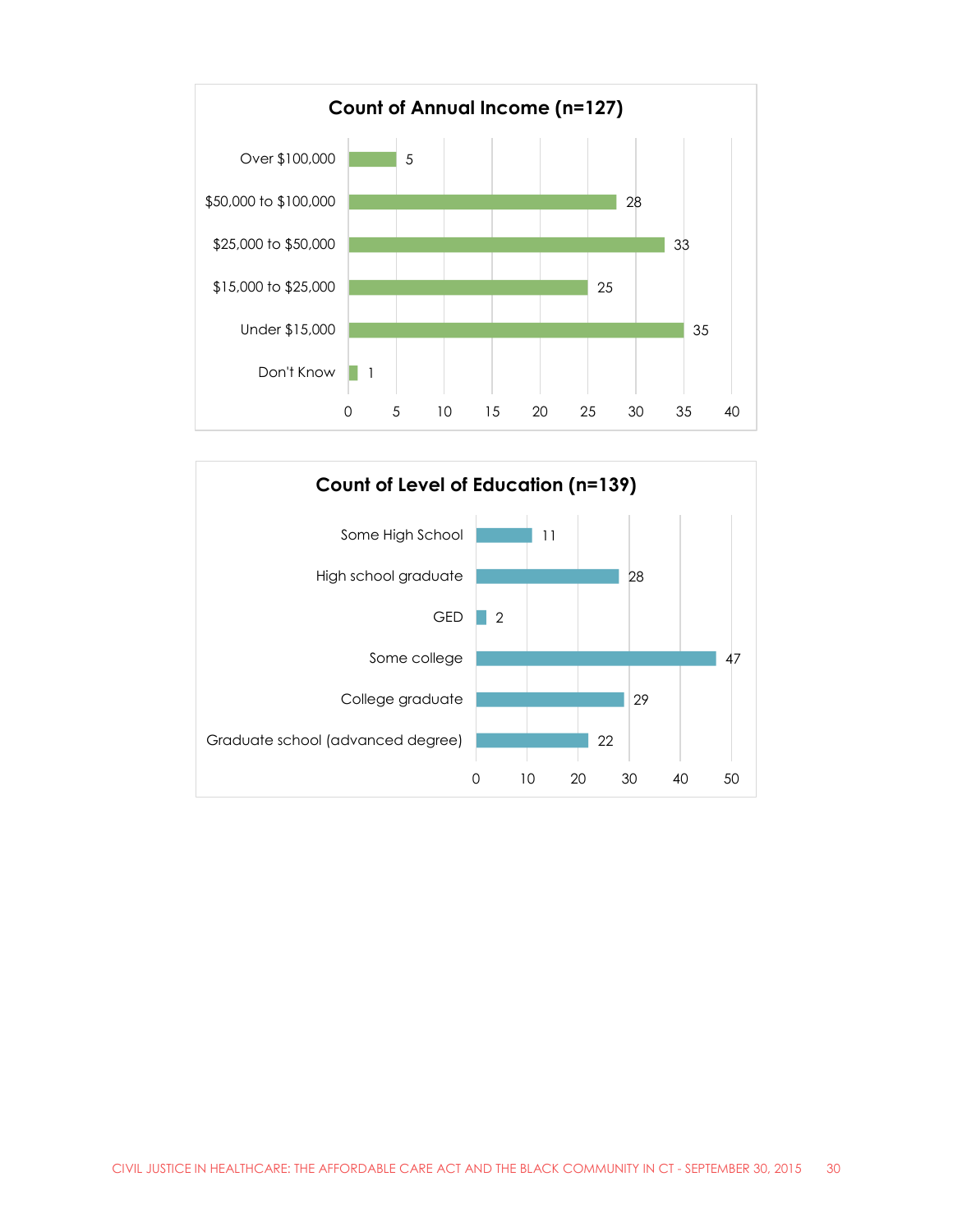## <span id="page-31-0"></span>Survey Results



#### **What is your knowledge level of the ACA?**



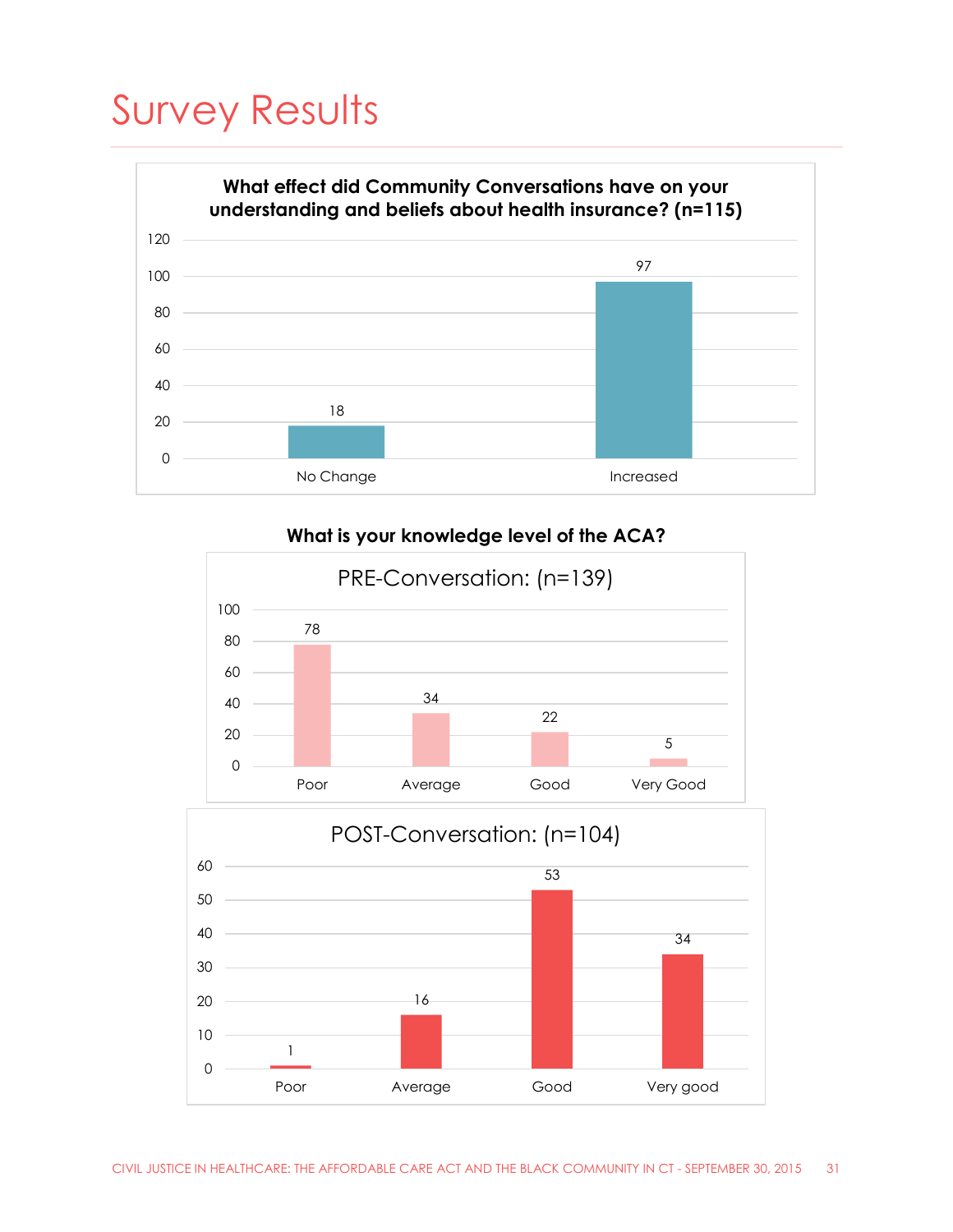

**Does the ACA help solve health problems?**





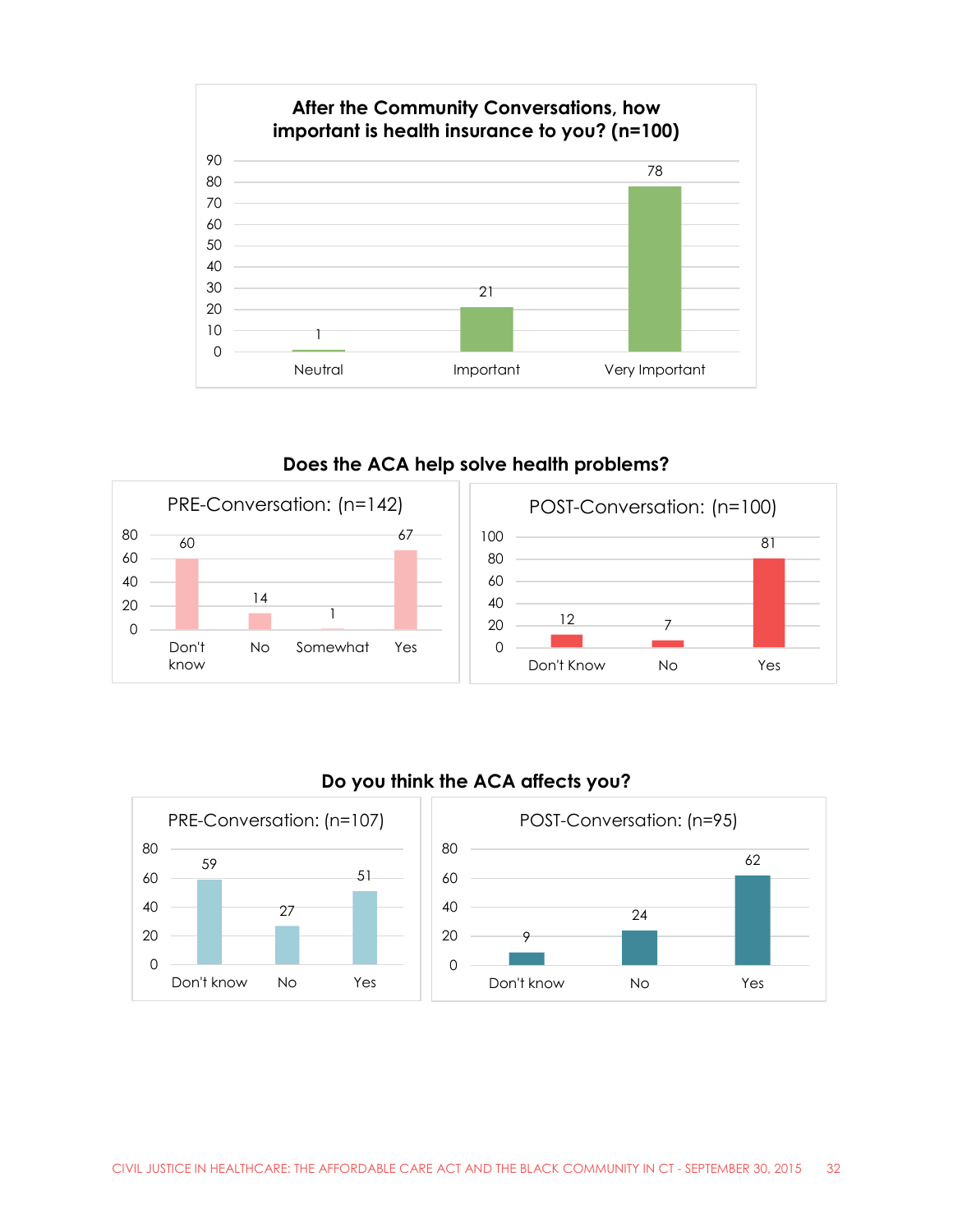

#### **How does the ACA affect you?**

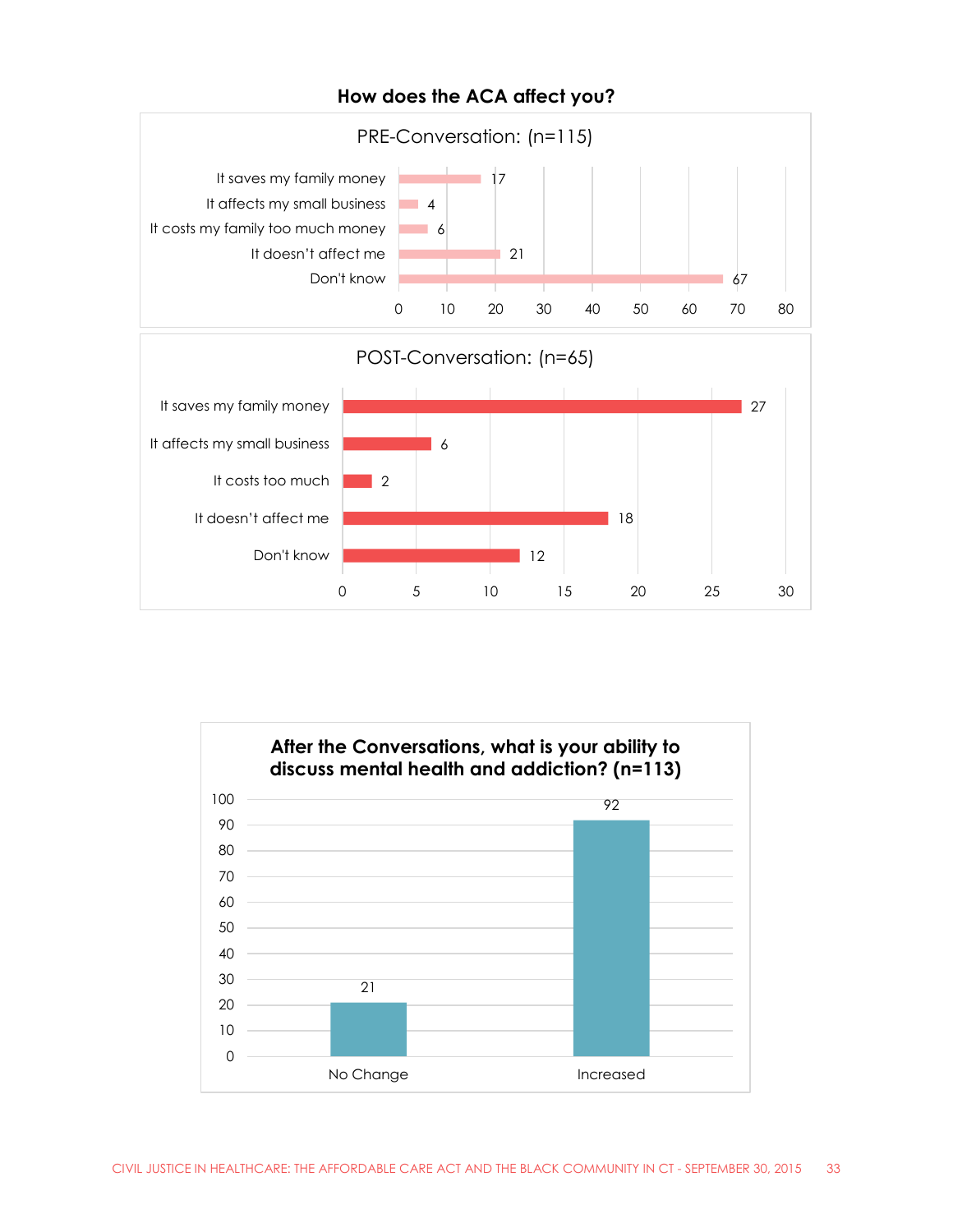

#### **Does the ACA help with mental health and addiction issues?**

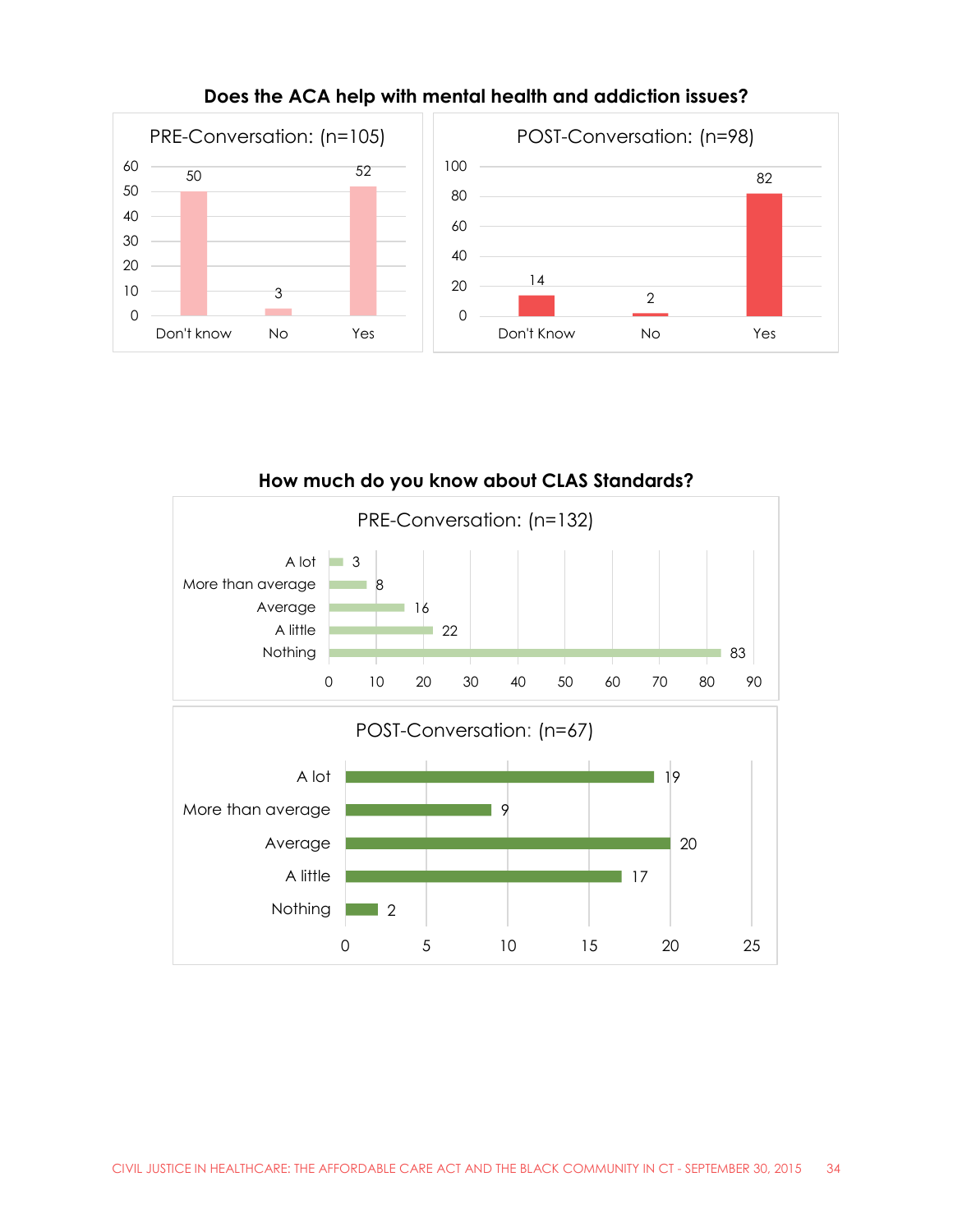



**How much do you know about the Essential Health Benefits?**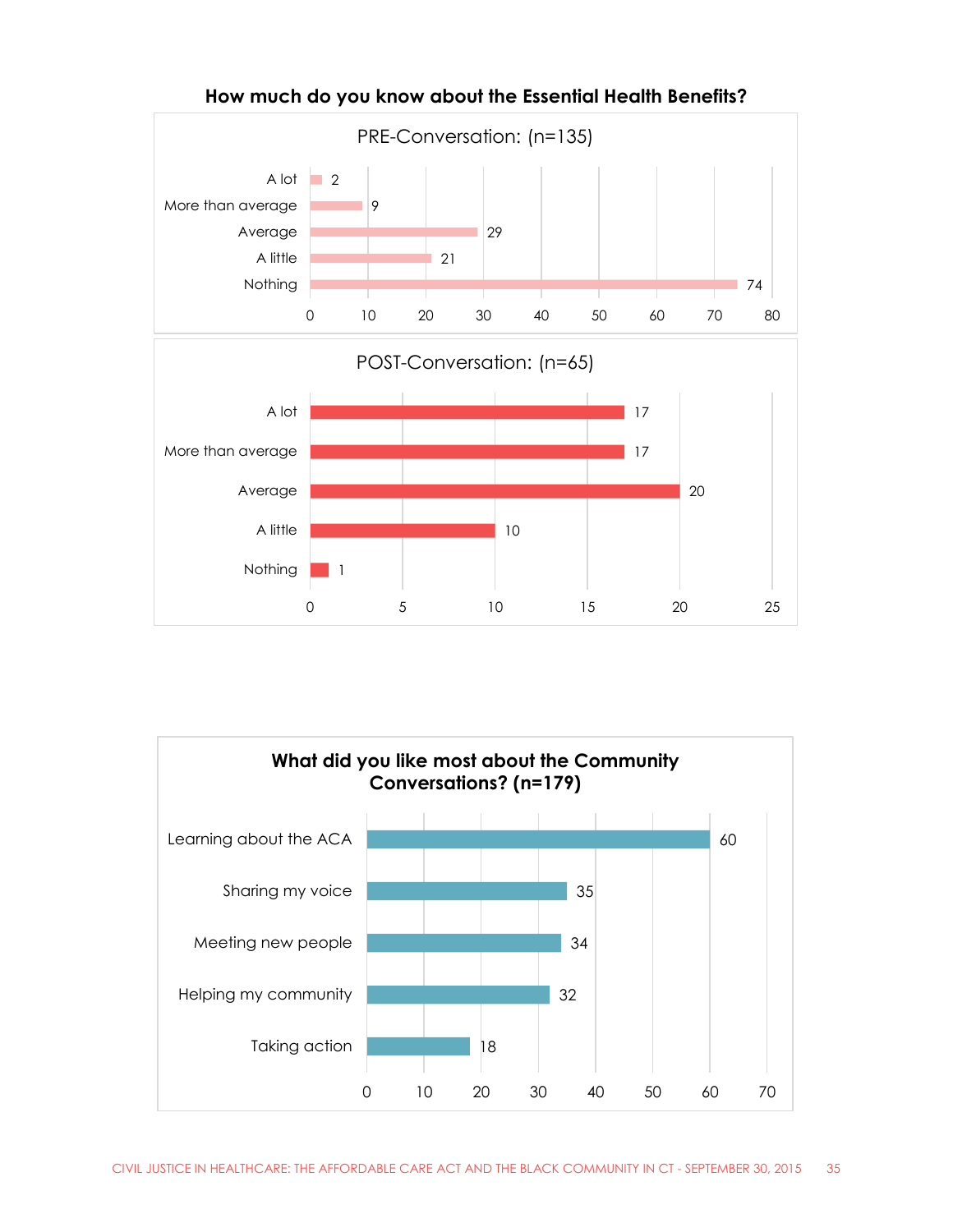